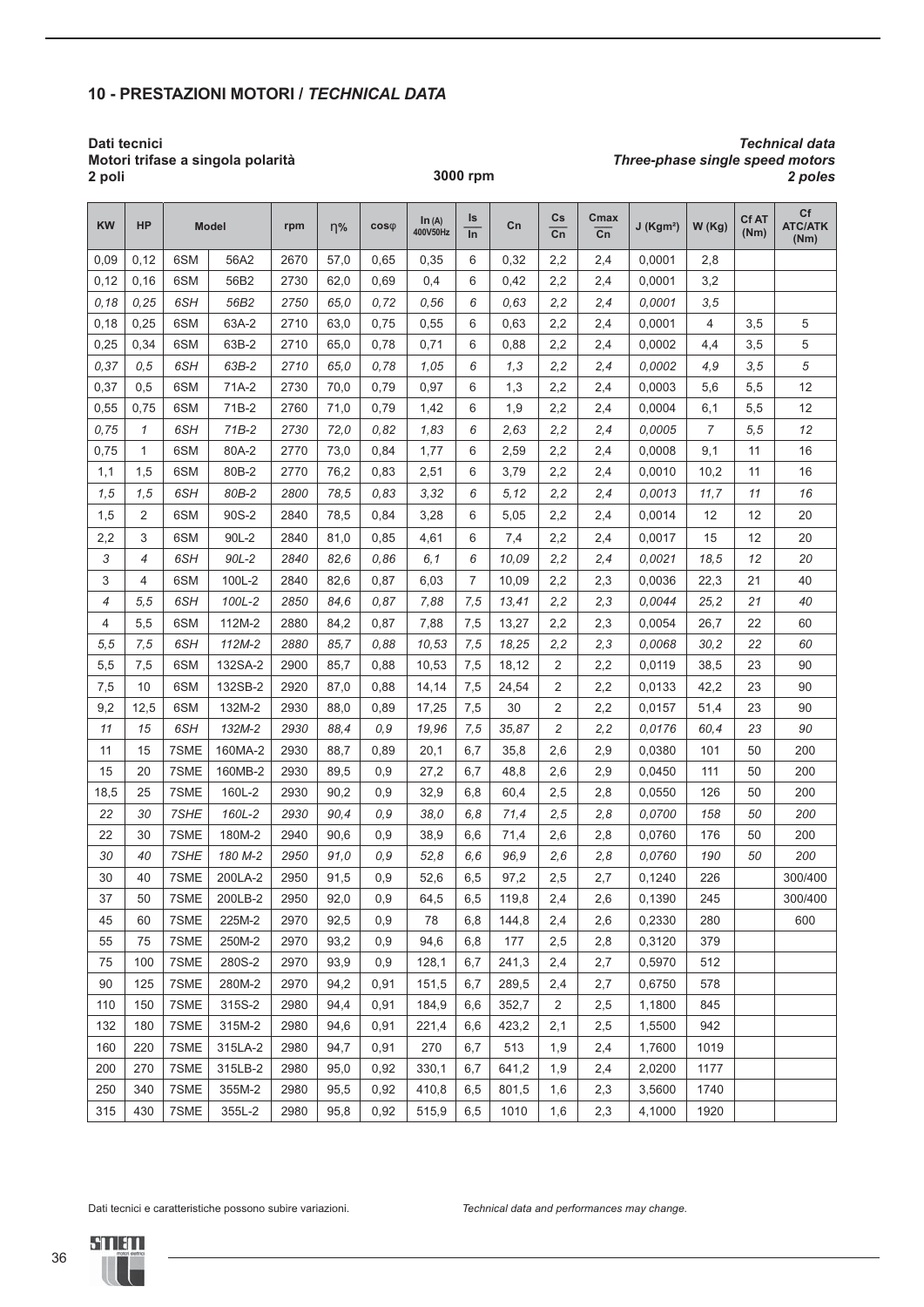#### **Dati tecnici Motori trifase a singola polarità 4 poli**

#### **1500 rpm** *4 poles*

# *Technical data Three-phase single speed motors*

| <b>KW</b>  | <b>HP</b>  |              | <b>Model</b>      | rpm          | $n\%$        | $cos\phi$  | In (A)<br>400V50Hz | ls<br>In              | Cn               | Cs<br>Cn   | Cmax<br>Cn | $J$ (Kgm <sup>2</sup> ) | W(Kg)        | <b>CfAT</b><br>(Nm) | <b>Cf</b><br><b>ATC/ATK</b><br>(Nm) |
|------------|------------|--------------|-------------------|--------------|--------------|------------|--------------------|-----------------------|------------------|------------|------------|-------------------------|--------------|---------------------|-------------------------------------|
| 0,06       | 0,09       | 6SM          | 56A4              | 1320         | 48,5         | 0,59       | 0,3                | 6                     | 0,43             | 2,3        | 2,4        | 0,0002                  | 3            |                     |                                     |
| 0,09       | 0,12       | 6SM          | 56B4              | 1320         | 50           | 0,61       | 0,43               | 6                     | 0,65             | 2,3        | 2,4        | 0,0002                  | 3,3          |                     |                                     |
| 0,12       | 0, 16      | 6SH          | 56B4              | 1320         | 52           | 0.63       | 0,53               | 6                     | 0.87             | 2,2        | 2,4        | 0,0002                  | 3,5          |                     |                                     |
| 0,12       | 0,16       | 6SM          | 63A-4             | 1350         | 57           | 0,64       | 0,47               | 6                     | 0,85             | 2,2        | 2,4        | 0,0003                  | 3,9          | 3,5                 | 5                                   |
| 0,18       | 0,25       | 6SM          | 63B-4             | 1350         | 59           | 0,65       | 0,68               | 6                     | 1,27             | 2,2        | 2,4        | 0,0003                  | 4,3          | 3,5                 | 5                                   |
| 0.25       | 0.34       | 6SH          | 63B-4             | 1350         | 60           | 0.66       | 0.91               | 6                     | 1,77             | 2,2        | 2,4        | 0,0004                  | 4,8          | 3,5                 | 5                                   |
| 0,25       | 0,34       | 6SM          | 71A-4             | 1350         | 60           | 0,72       | 0,84               | 6                     | 1,77             | 2,2        | 2,4        | 0,0005                  | 5,4          | 5,5                 | 12                                  |
| 0,37       | 0,5        | 6SM          | 71B-4             | 1370         | 65           | 0,74       | 1,11               | 6                     | 2,58             | 2,2        | 2,4        | 0,0008                  | 6,2          | 5,5                 | 12                                  |
| 0,55       | 0.75       | 6SH          | 71B-4             | 1380         | 66           | 0.75       | 1,6                | 6                     | 3.81             | 2,2        | 2,4        | 0,0009                  | 7,3          | 5,5                 | 12                                  |
| 0,55       | 0,75       | 6SM          | 80A-4             | 1370         | 67           | 0,75       | 1,58               | 6                     | 3,84             | 2,2        | 2,4        | 0,0013                  | 9            | 11                  | 16                                  |
| 0,75       | 1          | 6SM          | 80B-4             | 1380         | 72           | 0,78       | 1,93               | 6                     | 5,19             | 2,2        | 2,4        | 0,0015                  | 10           | 11                  | 16                                  |
| 1,1        | 1.5        | 6SH          | 80B-4             | 1390         | 76,2         | 0.78       | 2.67               | 6                     | 7,56             | 2,2        | 2,4        | 0.0018                  | 12,3         | 11                  | 16                                  |
| 1,1        | 1,5        | 6SM          | 90S-4             | 1400         | 76,2         | 0,79       | 2,64               | 6                     | 7,51             | 2,2        | 2,4        | 0,0022                  | 12,1         | 12                  | 20                                  |
| 1,5        | 2          | 6SM          | 90L-4             | 1400         | 78,5         | 0,8        | 3,45               | 6                     | 10,24            | 2,2        | 2,4        | 0,0028                  | 14,6         | 12                  | 20                                  |
| 2,2        | 3          | 6SH          | 90L-4             | 1400         | 81           | 0,8        | 4,9                | 7                     | 15,02            | 2,2        | 2,4        | 0,0037                  | 18,3         | 12                  | 20                                  |
| 2,2        | 3          | 6SM          | 100LA-4           | 1420         | 81           | 0,81       | 4,84               | 7                     | 14,8             | 2,2        | 2,3        | 0,0058                  | 21           | 21                  | 40                                  |
| 3          | 4          | 6SM          | 100LB-4           | 1420         | 82,6         | 0,81       | 6,47               | 7                     | 20,19            | 2,2        | 2,3        | 0,0073                  | 24,7         | 21                  | 40                                  |
| 4          | 5, 5       | 6SH          | 100LB-4           | 1430         | 84.6         | 0,82       | 8,36               | $\overline{7}$        | 26.73            | 2,2        | 2,3        | 0,0092                  | 29           | 21                  | 40                                  |
| 4          | 5,5        | 6SM          | 112M-4            | 1430         | 84,2         | 0,83       | 8,26               | 7                     | 26,73            | 2,2        | 2,2        | 0,0107                  | 30,5         | 22                  | 60                                  |
| 5,5        | 7,5        | 6SH          | 112M-4            | 1440         | 85.7         | 0.83       | 11,16              | 7                     | 36,49            | 2,2        | 2,2        | 0.0130                  | 34,8         | 22                  | 60                                  |
| 5,5        | 7,5        | 6SM          | 132S-4            | 1450         | 85,7         | 0,84       | 11,03              | $\overline{7}$        | 36,24            | 2,2        | 2,2        | 0,0230                  | 40,4         | 23                  | 90                                  |
| 7,5        | 10         | 6SM          | 132M-4            | 1450         | 87           | 0,85       | 14,64              | $\overline{7}$        | 49,42            | 2,2        | 2,2        | 0,0304                  | 49,6         | 23                  | 90                                  |
| 9,2        | 12,5       | 6SM          | 132MA-4           | 1460         | 87,5         | 0,85       | 17,85              | 7,5                   | 60,21            | 2,2        | 2,2        | 0,0359                  | 56,5         | 23                  | 90                                  |
| 11         | 15         | 6SH          | 132MB4            | 1460         | 88.4         | 0.86       | 20,88              | 7,5                   | 71,99            | 2,2        | 2,2        | 0.0410                  | 64           | 23                  | 90                                  |
| 11         | 15         | 7SME         | 160M-4            | 1460         | 88,6         | 0,84       | 21,3               | 6,9                   | 72               | 2,3        | 2,9        | 0,0750                  | 109          | 50                  | 200                                 |
| 15         | 20         | 7SME         | 160L-4            | 1460         | 89,5         | 0,85       | 28,5               | 6,8                   | 98,2             | 2,3        | 2,9        | 0,0920                  | 130          | 50                  | 200                                 |
| 18,5       | 25         | 7SHE         | 160L-4            | 1455         | 90,9         | 0.86       | 36,3               | 6,8                   | 120              | 2,3        | 2,9        | 0.139                   | 137          | 50                  | 200                                 |
| 18,5       | 25         | 7SME         | 180M-4            | 1470         | 90,2         | 0,86       | 34,4               | 6,4                   | 120,2            | 2,3        | 2,9        | 0,1390                  | 165          | 50                  | 200                                 |
| 22         | 30         | 7SME         | 180L-4            | 1470         | 90,7         | 0,86       | 40,7               | 6,9                   | 143              | 2,3        | 2,9        | 0,1580                  | 180          | 50                  | 200                                 |
| 30         | 40         | 7SHE         | 180L-4            | 1475         | 91,6         | 0.86       | 52,8               | 6,9                   | 195              | 2,3        | 2,9        | 0,2620                  | 137          | 50                  | 200                                 |
| 30         | 40         | 7SME         | 200L-4            | 1470         | 92,1         | 0,86       | 54,7               | 6,8                   | 195              | 2,4        | 2,9        | 0,2620                  | 240          |                     | 300/400                             |
| 37         | 50         | 7SME         | 225S-4            | 1480         | 92,7         | 0,87       | 66,2               | 6,5                   | 238,9            | 2,2        | 2,7        | 0,4060                  | 278          |                     | 600                                 |
| 45         | 60         | 7SME         | 225M-4            | 1480         | 93           | 0,87       | 80,3               | 6,3                   | 290,5            | 2,3        | 2,5        | 0,4690                  | 308          |                     | 600                                 |
| 55         | 75         | 7SME         | 250M-4            | 1480         | 93,3         | 0,87       | 97,8               | 6,4                   | 355,1            | 2,2        | 2,5        | 0,6600                  | 402          |                     |                                     |
| 75         | 100        | 7SME         | 280S-4            | 1480         | 93,8         | 0,88       | 131,1              | 6,8                   | 483,9            | 2,1        | 2,8        | 1,1200                  | 540          |                     |                                     |
| 90         | 125        | 7SME         | 280M-4            | 1480         | 94,1         | 0,88       | 157                | 6,9                   | 580,7            | 2,2        | 2,7        | 1,4600                  | 615          |                     |                                     |
| 110        | 150        | 7SME         | 315S-4            | 1480         | 94,7         | 0,88       | 190,5              | 6,5                   | 709,8            | 1,9        | 2,7        | 3,1100                  | 870          |                     |                                     |
| 132        | 180        | 7SME         | 315M-4            | 1480         | 95           | 0,88       | 228                | 6,8                   | 851,8            | 2,3        | 3,2        | 3,2900                  | 990          |                     |                                     |
| 160        | 220        | 7SME         | 315LA-4           | 1480         | 95,2         | 0,89       | 273                | 6,6                   | 1032             | 2,6        | 3          | 3,7900                  | 1053         |                     |                                     |
| 200        | 270        | 7SME         | 315LB-4           | 1480         | 95,4         | 0,89       | 340                | 6,4                   | 1290             | 2,2        | 2,8        | 4,4900                  | 1243         |                     |                                     |
| 250        | 340        | 7SME         | 355M-4            | 1490         | 95,6         | 0,9        | 419                | 6,2                   | 1603             | 1,9        | 2,9        | 5,6700                  | 1745         |                     |                                     |
| 315        | 430        | 7SME         | 355L-4            | 1490         | 95,8         | 0,9        | 527                | 6,1                   | 2020             | 2,1        | 3,1        | 6,6600                  | 1957         |                     |                                     |
| 355        | 480        | 7SME         | 355LB             | 1490         | 95,5         | 0,9        | 588                | 6,1                   | 2277             | 2,2        | 3,2        | 7,6600                  | 2200         |                     |                                     |
| 400        | 540        | 7SME         | 400MA-4           | 1490         | 95,6         | 0,91       | 664                | 6,9                   | 2536,8           | 1,4        | 3          | 14,9000                 | 3000         |                     |                                     |
| 450<br>500 | 600<br>680 | 7SME<br>7SME | 400MB-4<br>400L-4 | 1490<br>1490 | 95,4<br>95,3 | 0,9<br>0,9 | 756<br>842         | 6,9<br>$\overline{7}$ | 2884,2<br>3204,7 | 1,4<br>1,3 | 3<br>3     | 15,2000<br>18,5000      | 3100<br>3200 |                     |                                     |
|            |            |              |                   |              |              |            |                    |                       |                  |            |            |                         |              |                     |                                     |

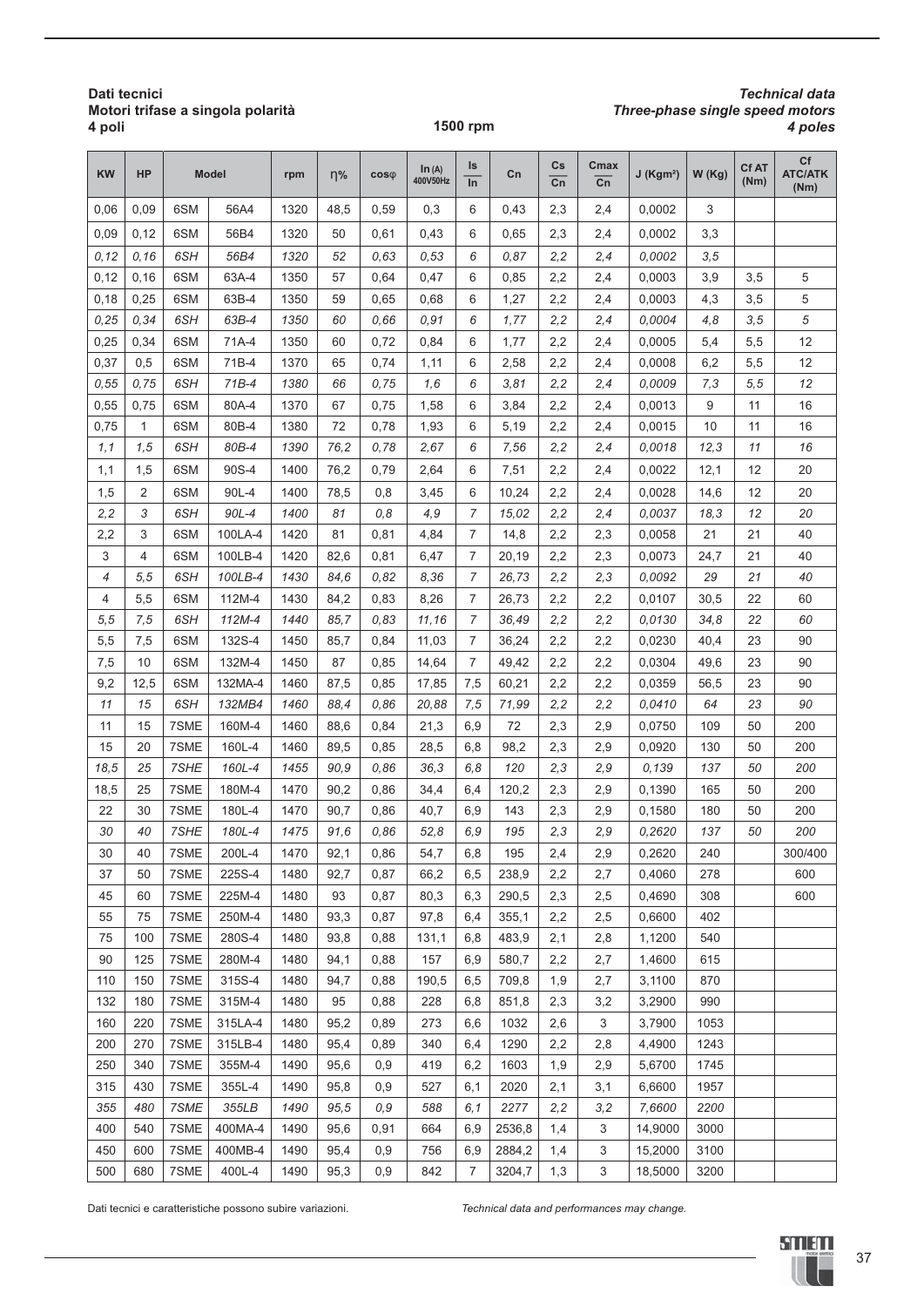#### **Dati tecnici Motori trifase a singola polarità 6 poli**

#### **1000 rpm** *6 poles*

## *Technical data Three-phase single speed motors*

| <b>KW</b> | <b>HP</b>    |      | <b>Model</b> | rpm | $n\%$ | $cos\phi$ | In (A)<br>400V50Hz | Is<br>$\ln$    | Cn    | $\mathsf{Cs}$<br>Cn | Cmax<br>$\overline{cn}$ | $J$ (Kgm <sup>2</sup> ) | W(Kg) | Cf AT<br>(Nm) | Cf<br><b>ATC/ATK</b><br>(Nm) |
|-----------|--------------|------|--------------|-----|-------|-----------|--------------------|----------------|-------|---------------------|-------------------------|-------------------------|-------|---------------|------------------------------|
| 0,09      | 0,16         | 6SM  | 63A-6        | 840 | 42    | 0,61      | 0,51               | 3,5            | 1,02  | 2                   | 2                       | 0,0003                  | 4,2   | 3,5           | 5                            |
| 0,12      | 0,16         | 6SM  | 63B-6        | 850 | 45    | 0,62      | 0,62               | 3,5            | 1,35  | $\overline{2}$      | $\overline{2}$          | 0,0005                  | 4,8   | 3,5           | 5                            |
| 0,18      | 0,25         | 6SM  | 71A-6        | 880 | 56    | 0,66      | 0,7                | $\overline{4}$ | 1,95  | 1,6                 | 1,7                     | 0,0008                  | 6     | 5,5           | 12                           |
| 0,25      | 0,34         | 6SM  | 71B-6        | 900 | 59    | 0,7       | 0,87               | 4              | 2,65  | 2,1                 | 2,2                     | 0,0010                  | 6,5   | 5,5           | 12                           |
| 0,37      | 0, 5         | 6SH  | $71B-6$      | 890 | 61    | 0,69      | 1,27               | $\overline{4}$ | 3,97  | 2                   | 2,1                     | 0,0011                  | 7,2   | 5,5           | 12                           |
| 0,37      | 0,5          | 6SM  | 80A-6        | 900 | 62    | 0,7       | 1,23               | $\overline{4}$ | 3,93  | 1,9                 | 1,9                     | 0,0015                  | 8,2   | 11            | 16                           |
| 0,55      | 0,75         | 6SM  | 80B-6        | 900 | 67    | 0,72      | 1,65               | 4              | 5,84  | $\overline{2}$      | 2,3                     | 0,0023                  | 9,9   | 11            | 16                           |
| 0,75      | $\mathcal I$ | 6SH  | 80B-6        | 900 | 68    | 0,72      | 2,21               | $\overline{4}$ | 7,96  | $\overline{c}$      | 2,3                     | 0.0029                  | 11,3  | 11            | 16                           |
| 0,75      | $\mathbf{1}$ | 6SM  | 90S-6        | 920 | 69    | 0,72      | 2,18               | 5,5            | 7,79  | 2,2                 | 2,2                     | 0,0038                  | 11,7  | 12            | 20                           |
| 1,1       | 1,5          | 6SM  | 90L-6        | 925 | 72    | 0,73      | 3,02               | 5,5            | 11,36 | 2,2                 | 2,2                     | 0,0047                  | 15,1  | 12            | 20                           |
| 1,5       | 2            | 6SM  | 100L-6       | 945 | 74    | 0,76      | 3,85               | 6              | 15,17 | 2,2                 | 2,2                     | 0,0073                  | 19,1  | 21            | 40                           |
| 2,2       | 3            | 6SM  | 112M-6       | 955 | 78    | 0,76      | 5,36               | 6              | 22,01 | 2,2                 | 2,2                     | 0,0130                  | 25,4  | 22            | 60                           |
| 3         | 4            | 6SM  | 132S-6       | 960 | 79    | 0,76      | 7,21               | 6,5            | 29,86 | 2                   | $\overline{2}$          | 0,0284                  | 36,1  | 23            | 90                           |
| 4         | 5,5          | 6SM  | 132MA-6      | 960 | 80,5  | 0,76      | 9,44               | 6,5            | 39,81 | $\overline{2}$      | $\overline{2}$          | 0,0351                  | 45    | 23            | 90                           |
| 5,5       | 7,5          | 6SM  | 132MB-6      | 960 | 83    | 0,77      | 12,42              | 6,5            | 54,74 | $\overline{2}$      | $\overline{2}$          | 0,0461                  | 55,5  | 23            | 90                           |
| 7,5       | 10           | 6SH  | 132MB-6      | 960 | 85    | 0.77      | 16,54              | 6,5            | 74,65 | 2                   | 2                       | 0.0564                  | 60    | 23            | 90                           |
| 7,5       | 10           | 7SME | 160M-6       | 970 | 86,6  | 0,77      | 16,2               | 5,6            | 73,9  | $\overline{2}$      | 2,6                     | 0,0880                  | 103   | 50            | 200                          |
| 11        | 15           | 7SME | 160L-6       | 970 | 87,6  | 0,78      | 23,2               | 5,8            | 108,3 | 2,1                 | 2,4                     | 0,1160                  | 121   | 50            | 200                          |
| 15        | 20           | 7SME | 180L-6       | 970 | 89    | 0,81      | 30,1               | 5,7            | 147,7 | $\overline{2}$      | 2,4                     | 0,2070                  | 173   | 50            | 200                          |
| 18,5      | 25           | 7SME | 200LA-6      | 970 | 90,2  | 0,81      | 36,6               | 6,7            | 182,2 | 2,2                 | 2,8                     | 0,3150                  | 221   |               | 300/400                      |
| 22        | 30           | 7SME | 200LB-6      | 970 | 90,2  | 0,83      | 42,5               | 6,6            | 216,7 | 2,3                 | 2,9                     | 0,3600                  | 236   |               | 300/400                      |
| 30        | 40           | 7SME | 225M-6       | 980 | 91,5  | 0,84      | 56,4               | 6,8            | 292,5 | 2,2                 | 2,7                     | 0,5470                  | 301   |               | 600                          |
| 37        | 50           | 7SME | 250M-6       | 980 | 92,2  | 0,86      | 67,4               | 6,2            | 360,7 | $\overline{2}$      | 2,5                     | 0,8340                  | 370   |               |                              |
| 45        | 60           | 7SME | 280S-6       | 980 | 92,5  | 0,86      | 82                 | 6,1            | 438,7 | 1,9                 | 2,5                     | 1,3900                  | 478   |               |                              |
| 55        | 75           | 7SME | 280M-6       | 980 | 92,9  | 0,86      | 100                | 6,7            | 536,2 | 2,1                 | 2,7                     | 1,6500                  | 535   |               |                              |
| 75        | 100          | 7SME | 280M-6       | 985 | 93,6  | 0,87      | 133                | 5,8            | 727,2 | 2,1                 | 2,3                     | 3,2100                  | 682   |               |                              |
| 75        | 100          | 7SME | 315S-6       | 990 | 93,7  | 0,86      | 135                | 6,5            | 723,8 | $\overline{2}$      | 2,7                     | 4,1100                  | 790   |               |                              |
| 90        | 125          | 7SME | 315M-6       | 990 | 93,9  | 0,86      | 161                | 6,2            | 868,6 | $\overline{2}$      | 2,6                     | 4,2800                  | 880   |               |                              |
| 110       | 150          | 7SME | 315LA-6      | 990 | 94,5  | 0,86      | 196                | 6              | 1062  | 1,9                 | 2,7                     | 5,4500                  | 997   |               |                              |
| 132       | 180          | 7SME | 315LB-6      | 990 | 94,6  | 0,87      | 232                | 5,8            | 1274  | $\overline{2}$      | 2,7                     | 6,1200                  | 1103  |               |                              |
| 160       | 220          | 7SME | 355MA-6      | 990 | 95,1  | 0,88      | 276                | 6,3            | 1544  | 1,6                 | 2,8                     | 8,8500                  | 1400  |               |                              |
| 200       | 270          | 7SME | 355MB-6      | 990 | 95,4  | 0,88      | 343                | 6,6            | 1930  | 2                   | 2,9                     | 9,5500                  | 1780  |               |                              |
| 250       | 340          | 7SME | 355L6        | 990 | 95,7  | 0,88      | 429                | 6,5            | 2413  | 1,6                 | 3                       | 10,3000                 | 2050  |               |                              |

Dati tecnici e caratteristiche possono subire variazioni. *Technical data and performances may change.*



38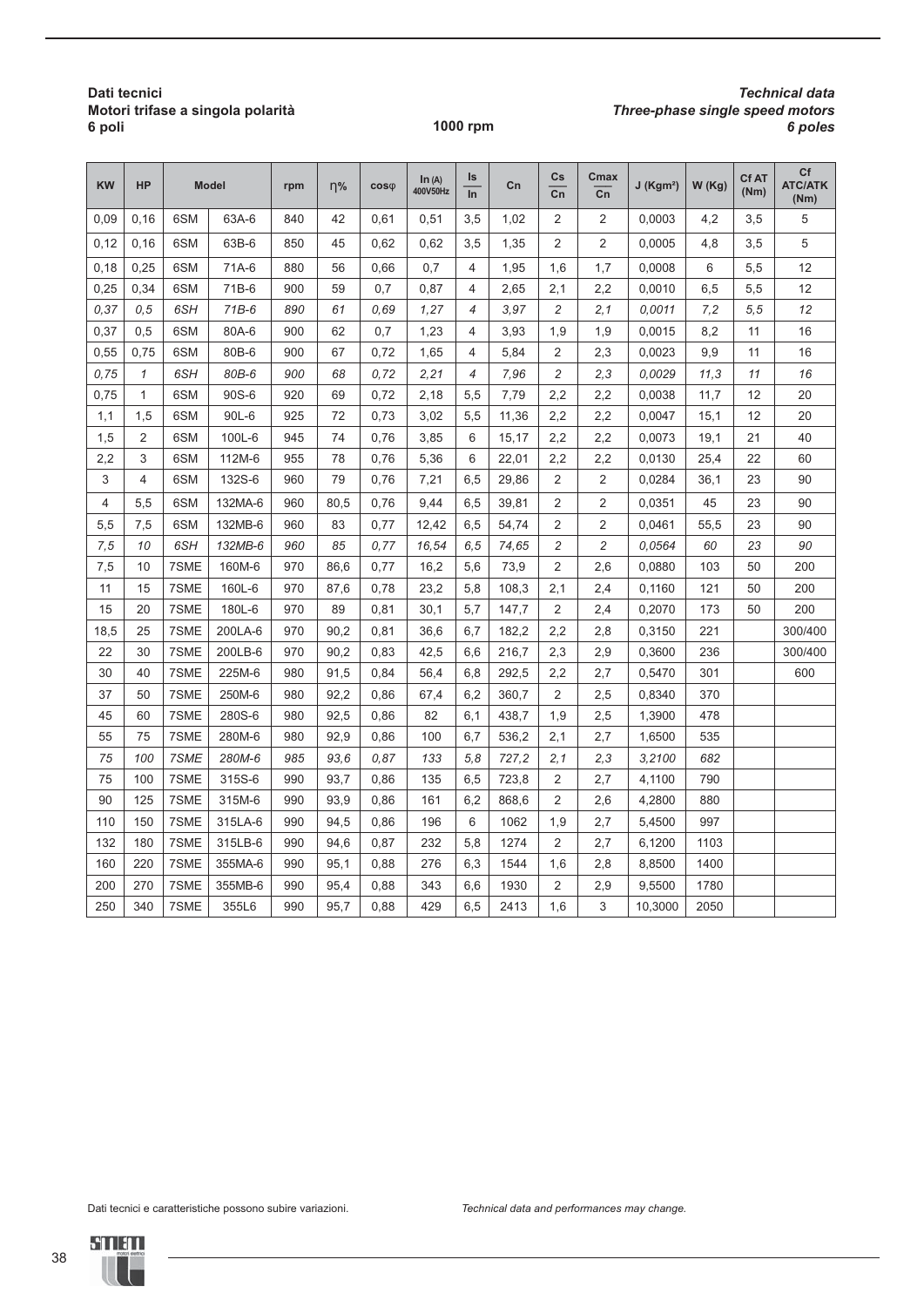#### **Dati tecnici Motori trifase a singola polarità 8 poli**

#### **750 rpm** *8 poles*

## *Technical data Three-phase single speed motors*

| <b>KW</b> | <b>HP</b>      |      | <b>Model</b> | rpm | $n\%$ | $cos\phi$ | In (A)<br>400V50Hz | Is<br>$\overline{\ln}$ | Cn    | Cs<br>$\overline{cn}$ | Cmax<br>$\overline{cn}$ | $J$ (Kgm <sup>2</sup> ) | W(Kg) | <b>CfAT</b><br>(Nm) | Cf<br><b>ATC/ATK</b><br>(Nm) |
|-----------|----------------|------|--------------|-----|-------|-----------|--------------------|------------------------|-------|-----------------------|-------------------------|-------------------------|-------|---------------------|------------------------------|
| 0,09      | 0.12           | 6SM  | 71A-8        | 680 | 48    | 0.56      | 0,48               | 3                      | 1,26  | 1,5                   | 1,7                     | 0,0008                  | 6     | 5,5                 | 12                           |
| 0,12      | 0.16           | 6SM  | 71B-8        | 690 | 51    | 0.59      | 0,58               | 2,7                    | 1,66  | 1,6                   | 1,7                     | 0.0010                  | 6,8   | 5,5                 | 12                           |
| 0,18      | 0,25           | 6SM  | 80A-8        | 680 | 51    | 0,61      | 0,84               | 2,8                    | 2,53  | 1,5                   | 1,7                     | 0,0021                  | 9,9   | 11                  | 16                           |
| 0,25      | 0.34           | 6SM  | 80B-8        | 680 | 56    | 0.61      | 1,06               | 2,7                    | 3,51  | 1,6                   | $\overline{2}$          | 0,0025                  | 10,9  | 11                  | 16                           |
| 0,37      | 0,5            | 6SM  | 90S-8        | 680 | 63    | 0,63      | 1,35               | 2,8                    | 5,2   | 1,6                   | 1,8                     | 0,0038                  | 14,8  | 12                  | 20                           |
| 0,55      | 0,75           | 6SM  | 90L-8        | 680 | 66    | 0,65      | 1,85               | 3                      | 7,73  | 1,6                   | 1,8                     | 0,0047                  | 17,2  | 12                  | 20                           |
| 0,75      | 1              | 6SM  | 100LA-8      | 710 | 66    | 0.67      | 2,45               | 3,5                    | 10,09 | 1,7                   | 2,1                     | 0,0061                  | 17,5  | 21                  | 40                           |
| 1,1       | 1,5            | 6SM  | 100LB-8      | 710 | 72    | 0.69      | 3,2                | 3,5                    | 14,8  | 1,7                   | 2,1                     | 0,0075                  | 19,7  | 21                  | 40                           |
| 1,5       | $\overline{2}$ | 6SM  | 112M-8       | 710 | 74    | 0,68      | 4,3                | 4,2                    | 20,19 | 1,8                   | 2,1                     | 0,0129                  | 25,6  | 22                  | 60                           |
| 2,2       | 3              | 6SM  | 132S-8       | 720 | 75    | 0,71      | 5,96               | 5,5                    | 29,2  | $\overline{2}$        | $\overline{2}$          | 0,0298                  | 35,5  | 23                  | 90                           |
| 3         | 4              | 6SM  | 132M-8       | 720 | 77    | 0,73      | 7,7                | 5,5                    | 39,81 | $\overline{2}$        | $\overline{2}$          | 0,0387                  | 45    | 23                  | 90                           |
| 4         | 5,5            | 7SME | 160MA-8      | 720 | 81,6  | 0,73      | 9,7                | 4,4                    | 53,1  | 2,2                   | 2,5                     | 0,0750                  | 90    | 50                  | 200                          |
| 5,5       | 7,5            | 7SME | 160MB-8      | 720 | 83,3  | 0,74      | 12,9               | 5                      | 73    | 2,2                   | 2,4                     | 0,0930                  | 102   | 50                  | 200                          |
| 7,5       | 10             | 7SME | 160L-8       | 720 | 85,9  | 0,75      | 16,8               | 5,7                    | 99,5  | 2,1                   | 2,3                     | 0,1260                  | 122   | 50                  | 200                          |
| 11        | 15             | 7SME | 180L-8       | 720 | 87,8  | 0,75      | 24,1               | 5,6                    | 144   | 2,3                   | 2,5                     | 0,2030                  | 150   | 50                  | 200                          |
| 15        | 20             | 7SME | 200L-8       | 730 | 88,3  | 0,76      | 32,3               | 5,5                    | 196,3 | 2,1                   | 2,4                     | 0,3390                  | 212   |                     | 300/400                      |
| 18,5      | 25             | 7SME | 225S-8       | 730 | 90,2  | 0,76      | 39                 | 5,6                    | 242,1 | 2,2                   | 2,6                     | 0,4910                  | 285   |                     | 600                          |
| 22        | 30             | 7SME | 225M-8       | 740 | 90,8  | 0,78      | 44,8               | 5,4                    | 284   | 2,1                   | 2,4                     | 0,5470                  | 385   |                     | 600                          |
| 30        | 40             | 7SME | 250M-8       | 740 | 91,2  | 0,79      | 60,1               | 5,3                    | 387,3 | 2,2                   | 2,5                     | 0,8300                  | 378   |                     |                              |
| 37        | 50             | 7SME | 280S-8       | 740 | 91,8  | 0,79      | 73,6               | 5,6                    | 477,7 | 2,3                   | 2,7                     | 1,3900                  | 485   |                     |                              |
| 45        | 60             | 7SME | 280M-8       | 740 | 92    | 0,79      | 89,4               | 5,2                    | 581   | 2,1                   | 2,8                     | 1,6500                  | 568   |                     |                              |
| 55        | 75             | 7SME | 315S-8       | 740 | 93,1  | 0,81      | 105,3              | 5,7                    | 710,1 | 1,9                   | 2,5                     | 4,7900                  | 745   |                     |                              |
| 75        | 100            | 7SME | 315M-8       | 740 | 93,7  | 0,81      | 142,6              | 5,9                    | 968,3 | 2,1                   | 2,8                     | 5,5800                  | 805   |                     |                              |
| 90        | 125            | 7SME | 315LA-8      | 740 | 94    | 0,82      | 168,5              | 6,2                    | 1162  | 2,3                   | 2,9                     | 6,3700                  | 998   |                     |                              |
| 110       | 150            | 7SME | 315LB-8      | 740 | 94,2  | 0,82      | 205,6              | 6                      | 1420  | 2,2                   | 2,8                     | 7,2300                  | 1175  |                     |                              |
| 132       | 180            | 7SME | 355MA-8      | 740 | 94,3  | 0,82      | 246,4              | 6,4                    | 1704  | 1,9                   | 2,7                     | 7,5500                  | 1580  |                     |                              |
| 160       | 220            | 7SME | 355MB-8      | 740 | 94,5  | 0,82      | 298                | 6,3                    | 2066  | 1,7                   | 2,6                     | 11,7300                 | 1680  |                     |                              |
| 200       | 270            | 7SME | 355L-8       | 740 | 94,8  | 0,83      | 366,9              | 6,5                    | 2582  | 1,8                   | 2,9                     | 12,8600                 | 1995  |                     |                              |

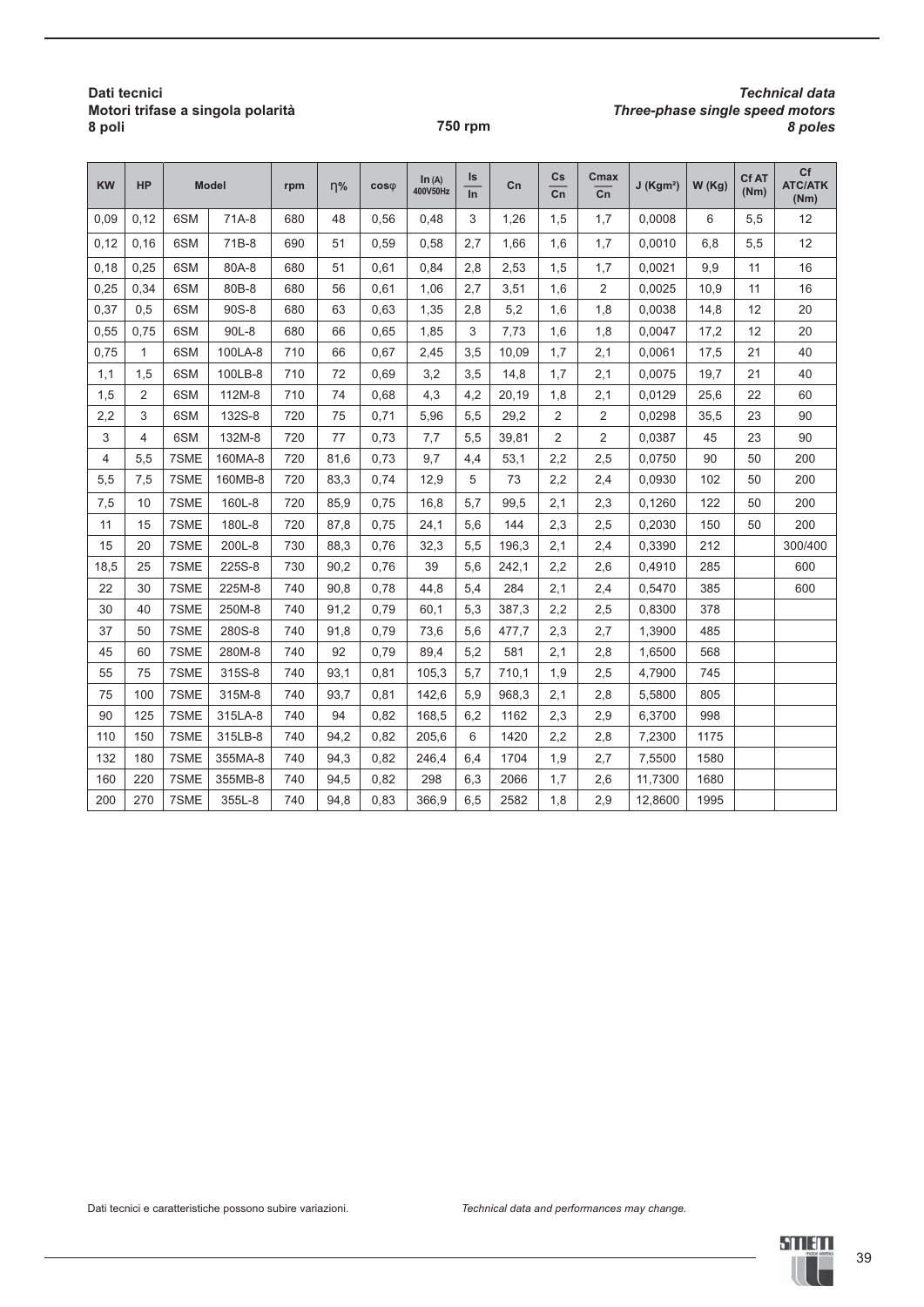#### **Dati tecnici Motori trifase a doppia polarità collegamento Dahlander 2/4 poli serie AP per coppia costante**  *Technical data Three-phase double speed motors Dahlander connection 2/4 poles AP series for costant torque* **3000/1500 rpm (YY/**∆**)**

| KW        | HP        | <b>Model</b>    | rpm       | $\eta\%$  | $cos\phi$ | In $(2p)$<br>(A)<br>400V50Hz | ln(4p)<br>(A)<br>400V50Hz | Is<br>$\overline{\ln}$<br>(2p) | Is<br>$\overline{\ln}$<br>(4p) | Cs<br>$\overline{cn}$<br>(2p) | Cs<br>$\overline{cn}$<br>(4p) | W<br>(Kg) | Cf<br><b>AT</b><br>(Nm) | Cf<br><b>ATC/ATK</b><br>(Nm) |
|-----------|-----------|-----------------|-----------|-----------|-----------|------------------------------|---------------------------|--------------------------------|--------------------------------|-------------------------------|-------------------------------|-----------|-------------------------|------------------------------|
| 0,30/0,22 | 0,41/0,3  | 71A             | 2760/1410 | 68/69     | 0,90/0,82 | 1,3                          | 0,9                       | 3,2                            | 3                              | 1,7                           | 1,8                           | 6         | 5,5                     | 12                           |
| 0,45/0,3  | 0,61/0,41 | 71 <sub>B</sub> | 2720/1390 | 68/69     | 0,90/0,82 | 1,6                          | 1,1                       | 3,7                            | 3,5                            | 2                             | 2                             | 6,1       | 5,5                     | 12                           |
| 0,59/0,44 | 0,8/0,6   | 80A             | 2730/1390 | 70/71     | 0,91/0,84 | 1,8                          | 1,3                       | 3,8                            | 4                              | 2                             | 2                             | 10        | 11                      | 16                           |
| 0,81/0,59 | 1,1/0,8   | 80 <sub>B</sub> | 2800/1420 | 72/73     | 0,91/0,94 | 2,6                          | $\overline{2}$            | 5                              | 4                              | $\overline{2}$                | $\overline{2}$                | 11        | 11                      | 16                           |
| 1,32/1    | 1,8/1,36  | 90S             | 2770/1380 | 69/67     | 0,91/0,80 | 3,7                          | 2,65                      | 3,8                            | 3,8                            | 1,8                           | 1,7                           | 13        | 12                      | 20                           |
| 2/1,32    | 2,7/1,8   | 90L             | 2780/1380 | 72/70     | 0,91/0,79 | 4,7                          | 3,5                       | 4                              | 4,2                            | $\overline{2}$                | 1,8                           | 14        | 12                      | 20                           |
| 2,4/1,8   | 3,2/2,4   | 100LA           | 2880/1420 | 77/79     | 0,90/0,82 | 5,9                          | 4,5                       | 4,4                            | 4,6                            | 2,2                           | 2                             | 21        | 21                      | 40                           |
| 3,1/2,4   | 4,2/3,3   | 100LB           | 2860/1400 | 79/80     | 0,90/0,84 | 8,3                          | 6,1                       | 5                              | 5,2                            | 2,2                           | 2,1                           | 24        | 21                      | 40                           |
| 4,2/3,2   | 5,7/4,3   | 112M            | 2900/1430 | 80/83     | 0,93/0,87 | 11                           | 7,5                       | 5,5                            | 5,5                            | 2,2                           | 2,1                           | 28        | 22                      | 60                           |
| 5,5/4,5   | 7,5/6,1   | <b>132S</b>     | 2900/1450 | 77,5/81,5 | 0,93/0,89 | 11,5                         | 9,5                       | 6,5                            | 6                              | 2,3                           | 2,2                           | 42        | 23                      | 90                           |
| 7,5/6,2   | 10,2/8,4  | 132M            | 2910/1450 | 81/83     | 0,93/0,89 | 17                           | 13,5                      | $\overline{7}$                 | 6                              | 2,3                           | 2,2                           | 51        | 23                      | 90                           |
| 9,5/7,5   | 13/10     | 132MA           | 2910/1450 | 81/84     | 0,93/0,90 | 20                           | 16                        | $\overline{7}$                 | 6                              | 2,3                           | 2,2                           | 54        | 23                      | 90                           |
| 11/8,8    | 15/12     | 160M            | 2930/1460 | 81/88     | 0,90/0,86 | 24                           | 20                        | 7,3                            | 6                              | 2,3                           | 2,2                           | 118       | 50                      | 200                          |
| 15/11,8   | 20/16     | 160L            | 2930/1460 | 87/89     | 0,93/0,98 | 30                           | 26                        | 8                              | $\overline{7}$                 | 1,8                           | 2,2                           | 130       | 50                      | 200                          |
| 18,5/15   | 25/20     | 180M            | 2930/1460 | 87/88     | 0,91/0,89 | 36,2                         | 30                        | 8                              | 7,6                            | 2,5                           | 2,4                           | 165       | 50                      | 200                          |
| 22/18,5   | 30/25     | 180L            | 2950/1460 | 86/87     | 0,90/0,91 | 43                           | 37,2                      | 8                              | 7,8                            | 2                             | $\overline{2}$                | 181       | 50                      | 200                          |
| 30/22     | 40/30     | 200L            | 2930/1460 | 86/87     | 0,93/0,91 | 57                           | 44                        | 6,8                            | 6,7                            | $\overline{2}$                | 1,8                           | 245       |                         | 300/400                      |
| 38/32     | 51,7/43,5 | 225S            | 2930/1460 | 87/89     | 0,91/0,89 | 70                           | 60                        | 6,8                            | 6,7                            | 2                             | 1,8                           | 258       |                         | 600                          |
| 45/38     | 60/51,7   | 225M            | 2930/1460 | 87/88     | 0,93/0,89 | 84                           | 64                        | 6,8                            | 6,7                            | $\overline{2}$                | 1,8                           | 290       |                         | 600                          |
| 55/45     | 75/60     | 250M            | 2940/1465 | 87/88     | 0,90/0,87 | 100                          | 76                        | $\overline{7}$                 | 6,5                            | 2,1                           | 1,7                           | 388       |                         |                              |
| 70/55     | 95/75     | 280S            | 2945/1470 | 87/88     | 0,90/0,89 | 128                          | 100                       | 6,9                            | 6,4                            | $\overline{2}$                | 1,7                           | 510       |                         |                              |
| 85/70     | 116/95    | 280M            | 2945/1470 | 87/88     | 0,91/0,89 | 148                          | 131                       | 6,9                            | 6,3                            | 2                             | 1,7                           | 606       |                         |                              |

**2/4 poli serie AV per coppia quadratica**

**3000/1500 rpm (YY/Y)**

*2/4 poles AV series for quadratic torque*

| <b>KW</b> | HP        | <b>Model</b> | rpm       | $\eta\%$ | $cos\phi$ | ln(2p)<br>(A)<br>400V50Hz | In $(4p)$<br>(A)<br>400V50Hz | Is<br>$\overline{\ln}$ | Is<br>$\overline{\ln}$ | Cs<br>$\overline{cn}$ | Cs<br>$\overline{cn}$ | W<br>(Kg) |
|-----------|-----------|--------------|-----------|----------|-----------|---------------------------|------------------------------|------------------------|------------------------|-----------------------|-----------------------|-----------|
| 0,35/0,08 | 0,48/0,12 | 71A          | 2760/1400 | 68/72    | 0,90/0,82 | 1,3                       | 0,34                         | (2p)<br>3,5            | (4p)<br>3              | (2p)<br>1,8           | (4p)<br>1,8           | 6         |
|           |           |              |           |          |           |                           |                              |                        |                        |                       |                       |           |
| 0,51/0,12 | 0,7/0,16  | 71B          | 2720/1390 | 69/73    | 0,91/0,90 | 1,6                       | 0,45                         | 4                      | 3,5                    | $\overline{2}$        | $\overline{2}$        | 6,1       |
| 0,7/0,15  | 0.95/0.2  | 80A          | 2730/1390 | 68/73    | 0,90/0,82 | 1,8                       | 0,5                          | 4                      | 3,5                    | 1,9                   | 1,9                   | 10        |
| 0,96/0,25 | 1,3/0,34  | 80B          | 2800/1410 | 71/76    | 0,90/0,84 | 2,6                       | 0,7                          | 4,5                    | 3,5                    | 1,9                   | $\overline{2}$        | 11        |
| 1,4/0,33  | 1,9/0,45  | 90S          | 2770/1400 | 67/69    | 0,93/0,86 | 4,2                       | 0,8                          | 4,5                    | 3,9                    | $\overline{2}$        | 1,9                   | 13        |
| 2/0.5     | 2,7/0,68  | 90L          | 2780/1400 | 72/72    | 0,94/0,85 | 5,2                       | 1,15                         | 4,7                    | 4                      | $\overline{2}$        | 1,9                   | 14        |
| 2,4/0,65  | 3,3/0,88  | 100LA        | 2880/1410 | 77/79    | 0,93/0,87 | 6,2                       | 1,5                          | 4,9                    | 4                      | 2,2                   | 1,6                   | 21        |
| 3,1/0,81  | 4,2/1,1   | 100LB        | 2860/1440 | 79/80,5  | 0,92/0,86 | 8,3                       | 1,8                          | 5                      | 4,9                    | 2,2                   | 1,8                   | 24        |
| 4,4/1,1   | 6/1,5     | 112M         | 2900/1450 | 80/80    | 0,93/0,89 | 12                        | 2,5                          | 5,6                    | 4,9                    | 2,2                   | 1,6                   | 28        |
| 5,9/1,5   | 8/2       | 132S         | 2900/1450 | 78,5/83  | 0,92/0,88 | 13                        | 3,2                          | 6,8                    | 5,2                    | 2,3                   | 2,1                   | 42        |
| 8/2       | 10,9/2,7  | 132M         | 2910/1450 | 81/84    | 0,93/0,89 | 17                        | 4,2                          | $\overline{7}$         | 5,8                    | 2,3                   | 2,2                   | 51        |
| 10,3/2,6  | 14/3,5    | 132MA        | 2910/1450 | 81/83    | 0,93/0,89 | 18,5                      | 5,5                          | 7,1                    | 5,8                    | 2,4                   | 2                     | 54        |
| 11,5/3    | 15,6/4    | 160M         | 2930/1465 | 88/83    | 0,88/0,91 | 24                        | 6                            | 7,2                    | 5,8                    | 2,4                   | 2,1                   | 118       |
| 15,4/3,8  | 21/5.2    | 160L         | 2935/1465 | 89/86    | 0,93/0,91 | 30                        | 7,5                          | 8                      | 6,5                    | 2,4                   | 2,2                   | 130       |
| 20/5      | 27/6,8    | 180M         | 2930/1460 | 89/86    | 0,88/0,91 | 39                        | 10                           | 8                      | 7,5                    | 2,5                   | 2,4                   | 165       |
| 24/6      | 33/8,2    | 180L         | 2950/1470 | 88/87    | 0,89/0,90 | 48                        | 11                           | 8                      | 7,5                    | 2,6                   | 2,5                   | 181       |
| 30/7,5    | 40/10     | 200L         | 2930/1460 | 87/88    | 0,90/0,91 | 57                        | 16                           | 6,6                    | 6,4                    | 2                     | 1,8                   | 245       |
| 38/9      | 51,7/12,2 | 225S         | 2930/1460 | 87/89    | 0,91/0,89 | 70                        | 18                           | 6,8                    | 6,6                    | 2                     | 1,8                   | 258       |
| 45/11     | 60/15     | 225M         | 2930/1460 | 87/88    | 0,93/0,89 | 84                        | 22                           | 6,8                    | 6,6                    | 2                     | 1,8                   | 290       |
| 55/13,5   | 75/18,4   | 250M         | 2940/1465 | 87/88    | 0,90/0,87 | 100                       | 27                           | $\overline{7}$         | 6,4                    | 2,1                   | 1,7                   | 388       |
| 70/16     | 95,2/21,8 | 280S         | 2945/1470 | 87/88    | 0,90/0,88 | 128                       | 31                           | 6,9                    | 6,3                    | 2                     | 1,7                   | 510       |
| 85/19     | 115/25,8  | 280M         | 2945/1470 | 87/89    | 0,91/0,90 | 147                       | 37                           | 6,9                    | 6,2                    | 2                     | 1,7                   | 606       |

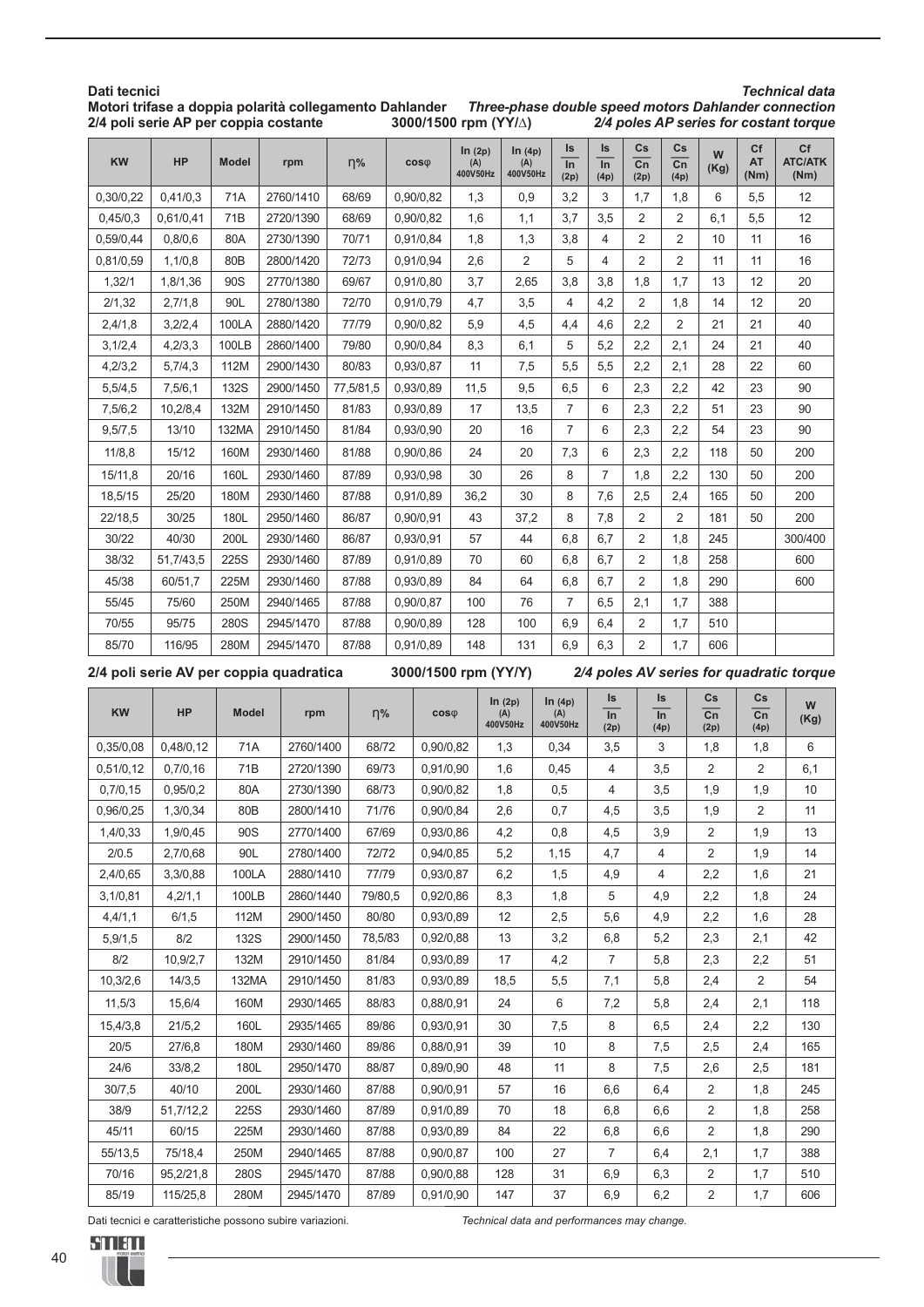| Dati tecnici |           |                 | Motori trifase a doppia polarità collegamento Dahlander<br>4/8 poli serie AP per coppia costante |          |           | 1500/750 rpm (YY/A)       |                           |                     |                                |                               |                                      |                |                         | <b>Technical data</b><br>Three-phase double speed motors Dahlander connection<br>4/8 poles AP series for costant torque |
|--------------|-----------|-----------------|--------------------------------------------------------------------------------------------------|----------|-----------|---------------------------|---------------------------|---------------------|--------------------------------|-------------------------------|--------------------------------------|----------------|-------------------------|-------------------------------------------------------------------------------------------------------------------------|
| KW           | HP        | <b>Model</b>    | rpm                                                                                              | $\eta\%$ | $cos\phi$ | ln(4p)<br>(A)<br>400V50Hz | ln(8p)<br>(A)<br>400V50Hz | Is<br>$\ln$<br>(4p) | Is<br>$\overline{\ln}$<br>(8p) | Cs<br>$\overline{cn}$<br>(4p) | Cs<br>$\overline{\text{cn}}$<br>(8p) | W<br>(Kg)      | Cf<br><b>AT</b><br>(Nm) | Cf<br><b>ATC/ATK</b><br>(Nm)                                                                                            |
| 0,2/0,1      | 0,27/0,14 | 71 <sub>B</sub> | 1370/660                                                                                         | 73/51    | 0,87/0,62 | 0.65                      | 0,7                       | 3                   | 2,5                            | 1,7                           | 1,7                                  | $\overline{7}$ | 5,5                     | 12                                                                                                                      |
| 0,3/0,15     | 0,4/0,2   | 80A             | 1350/680                                                                                         | 74/50    | 0,87/0,62 | 1                         | 1,1                       | 3,5                 | 2,5                            | 1,7                           | 1,9                                  | 9,5            | 11                      | 16                                                                                                                      |
| 0,37/0,22    | 0,5/0,3   | 80 <sub>B</sub> | 1370/680                                                                                         | 72/53    | 0,87/0,62 | 1,4                       | 1,5                       | 3.5                 | 3                              | 1.7                           | 1.9                                  | 10             | 11                      | 16                                                                                                                      |
| 0,7/0,37     | 0,95/0,5  | 90S             | 1350/680                                                                                         | 72/58    | 0,89/0,60 | 1,8                       | 1,9                       | 3,5                 | 3                              | 1,7                           | 1,8                                  | 12             | 12                      | 20                                                                                                                      |
| 1,03/0,55    | 1,4/0,75  | 90L             | 1340/680                                                                                         | 72/60    | 0,89/0,65 | 2,5                       | 2,5                       | 3,7                 | 3                              | 1,7                           | 1,9                                  | 13             | 12                      | 20                                                                                                                      |
| 1,25/0,7     | 1,7/0,95  | <b>100LA</b>    | 1400/700                                                                                         | 76/64    | 0,89/0,62 | 3,2                       | 3                         | 4                   | 3                              | 1,5                           | 1,5                                  | 22             | 21                      | 40                                                                                                                      |
| 1,6/0,88     | 2,2/1,2   | 100LB           | 1420/690                                                                                         | 79/66    | 0,88/0,61 | 3,9                       | 3,7                       | 4,5                 | 3                              | 1,7                           | 1,7                                  | 24             | 21                      | 40                                                                                                                      |
| 2,4/1,5      | 3,3/2     | 112M            | 1370/680                                                                                         | 81/73    | 0,89/0,65 | 5,5                       | 4,8                       | 4,5                 | 3,5                            | 1,7                           | 1,8                                  | 26             | 22                      | 60                                                                                                                      |
| 3,3/2,2      | 4,5/3     | <b>132S</b>     | 1420/690                                                                                         | 80/75    | 0,91/0,67 | 8                         | 6                         | 5                   | $\overline{4}$                 | 1,7                           | 1,8                                  | 46             | 23                      | 90                                                                                                                      |
| 4,4/3        | 6/4       | 132MA           | 1410/690                                                                                         | 82/78    | 0,91/0,65 | 9,8                       | 10,5                      | 5,5                 | $\overline{4}$                 | 1,7                           | 1,8                                  | 50             | 23                      | 90                                                                                                                      |
| 5,5/4        | 7,5/5,5   | 132MB           | 1410/690                                                                                         | 82/79    | 0,90/0,66 | 12                        | 11                        | 5,5                 | 4                              | 1,7                           | 1,8                                  | 51             | 23                      | 90                                                                                                                      |
| 7,5/4,8      | 10/6,5    | 160MA           | 1430/710                                                                                         | 87/80    | 0,90/0,61 | 16,9                      | 12,8                      | 6                   | 5                              | 1,8                           | 1,8                                  | 101            | 50                      | 200                                                                                                                     |
| 8,1/5,5      | 11/7,5    | 160MB           | 1430/710                                                                                         | 88/81    | 0.90/0.62 | 17,6                      | 13,8                      | 6                   | 5                              | 1,8                           | 1,8                                  | 102            | 50                      | 200                                                                                                                     |
| 10,3/6,6     | 14/9      | 160L            | 1450/720                                                                                         | 87/85    | 0,92/0,68 | 21                        | 15,3                      | $\overline{7}$      | 5,5                            | $\overline{2}$                | $\overline{2}$                       | 103.7          | 50                      | 200                                                                                                                     |
| 11,8/7,5     | 16/10     | 180M            | 1450/720                                                                                         | 85/83    | 0,90/0,67 | 23,3                      | 17                        | 7,5                 | 6                              | 2                             | $\overline{2}$                       | 159            | 50                      | 200                                                                                                                     |
| 15/9,2       | 20/12,5   | 180L            | 1450/720                                                                                         | 86/84    | 0.90/0.66 | 29,8                      | 21                        | 7,5                 | 6                              | $\overline{2}$                | 2,1                                  | 163            | 50                      | 200                                                                                                                     |
| 18,5/11,8    | 25/16     | 200LA           | 1455/725                                                                                         | 86/84    | 0,91/0,69 | 37                        | 24                        | 6,8                 | 5,6                            | 2,2                           | 2,1                                  | 226            |                         | 300/400                                                                                                                 |
| 22/15        | 30/20     | 200LB           | 1455/725                                                                                         | 86/84    | 0,91/0,70 | 42                        | 36                        | 6,8                 | 5,6                            | 2,2                           | 2,1                                  | 228            |                         | 300/400                                                                                                                 |
| 30/19        | 40/26     | 225S            | 1455/725                                                                                         | 88/85    | 0,90/0,71 | 55                        | 44                        | 6.9                 | 5,6                            | 2,2                           | 2,1                                  | 242            |                         | 600                                                                                                                     |
| 33,8/22      | 46/30     | 225M            | 1455/725                                                                                         | 88/85    | 0,90/0,71 | 63                        | 52                        | 6,8                 | 5,5                            | 2,1                           | $\overline{2}$                       | 265            |                         | 600                                                                                                                     |
| 40/27        | 55/37     | 250M            | 1460/730                                                                                         | 87/85    | 0,89/0,71 | 74                        | 63                        | 6,9                 | 5,5                            | 2,1                           | $\overline{2}$                       | 357            |                         |                                                                                                                         |
| 48/32        | 65/44     | 280S            | 1460/730                                                                                         | 89/88    | 0,88/0,70 | 87                        | 72                        | $\overline{7}$      | 5,7                            | 2,3                           | 2,1                                  | 469            |                         |                                                                                                                         |
| 56/38        | 76/52     | 280M            | 1460/730                                                                                         | 88/86    | 0,89/0,70 | 100                       | 82                        | $\overline{7}$      | 5,8                            | 2,3                           | 2,1                                  | 472            |                         |                                                                                                                         |

#### **4/8 poli serie AV per coppia quadratica 1500/750 rpm (YY/Y)** *4/8 poles AV series for quadratic torque*

| <b>KW</b> | <b>HP</b> | <b>Model</b> | rpm      | $\eta\%$ | $cos\phi$ | ln(4p)<br>(A)<br>400V50Hz | ln(8p)<br>(A)<br>400V50Hz | Is<br>$\ln$<br>(4p) | Is<br>$\overline{\ln}$<br>(8p) | Cs<br>$\overline{cn}$<br>(4p) | Cs<br>$\overline{cn}$<br>(8p) | W<br>(Kg)      |
|-----------|-----------|--------------|----------|----------|-----------|---------------------------|---------------------------|---------------------|--------------------------------|-------------------------------|-------------------------------|----------------|
| 0,22/0,05 | 0,3/0,07  | 71A          | 1380/650 | 68/52    | 0,78/0,60 | 0,8                       | 0,3                       | 3                   | 1,8                            | 1,4                           | 1,2                           | 6,5            |
| 0,3/0,07  | 0,41/0,09 | 71B          | 1380/650 | 68/53    | 0,79/0,61 | 1,1                       | 0,4                       | 3                   | 2                              | 1,5                           | 1,2                           | $\overline{7}$ |
| 0,5/0,11  | 0,68/0,15 | 80A          | 1380/685 | 73/55    | 0,80/0,60 | 1,5                       | 0,6                       | 3,5                 | 2,5                            | 1,6                           | 1,6                           | 9,5            |
| 0,7/0,15  | 0,95/0,2  | 80B          | 1390/660 | 74/56    | 0,83/0,66 | 2,2                       | 0,8                       | $\overline{4}$      | 2,5                            | 1,7                           | 1,6                           | 10             |
| 1/0,22    | 1,36/0,3  | 90S          | 1400/690 | 68/62    | 0,83/0,70 | 3,2                       | 1,3                       | $\overline{4}$      | 2,5                            | 1,7                           | 1,6                           | 12             |
| 1,32/0,33 | 1,8/0,45  | 90L          | 1400/680 | 72/66    | 0,82/0,71 | $\overline{4}$            | 1,6                       | 4,1                 | 2,5                            | $\overline{2}$                | 1,6                           | 13             |
| 2/0,51    | 2,7/0,7   | 100LA        | 1420/700 | 73/67    | 0,89/0,75 | 5,1                       | 2,1                       | 4,5                 | 3                              | 1,7                           | 1,4                           | 22             |
| 2,6/0,66  | 3,6/0,9   | 100LB        | 1440/710 | 76/69    | 0,89/0,75 | 6,4                       | 2,6                       | 5,2                 | 3,1                            | 2,2                           | 1,6                           | 24             |
| 3,6/0,96  | 4,9/1,3   | 112M         | 1410/710 | 78/75    | 0,86/0,70 | 8,5                       | 3,5                       | 5,5                 | 3,1                            | 2,2                           | 1,6                           | 26             |
| 4,5/1,1   | 6/1,5     | <b>132S</b>  | 1430/710 | 81/75    | 0,81/0,69 | 10,5                      | 3,8                       | 5,5                 | 3,1                            | $\overline{2}$                | 1,6                           | 46             |
| 6,1/1,4   | 8,3/1,9   | 132M         | 1440/710 | 81/78    | 0,90/0,75 | 13                        | 5                         | 6                   | 3,5                            | $\overline{2}$                | 1,7                           | 50             |
| 9/2,2     | 12,2/3    | 160M         | 1460/725 | 87/83    | 0,87/0,71 | 18,5                      | 5,5                       | 6                   | $\overline{4}$                 | 1,6                           | 1,4                           | 101            |
| 12/3      | 16,3/4    | 160L         | 1430/715 | 87/82    | 0,85/0,70 | 26                        | 9,3                       | $\overline{7}$      | 4,5                            | $\overline{2}$                | 1,6                           | 103            |
| 16,2/3,7  | 22/5      | 180M         | 1470/740 | 85/83    | 0,88/0,71 | 34                        | 11,5                      | 7,5                 | 5                              | $\overline{2}$                | 2,2                           | 158            |
| 19/4,5    | 26/6      | 180L         | 1470/730 | 86/84    | 0,87/0,72 | 39                        | 14                        | 7,5                 | 5                              | 2,5                           | 2,2                           | 163            |
| 26/6      | 35/8,2    | 200L         | 1455/725 | 86/84    | 0,89/0,70 | 49                        | 14                        | 6,4                 | 6,1                            | 2,3                           | 2,2                           | 226            |
| 35/8,1    | 48/11     | 225S         | 1455/725 | 87/83    | 0,90/0,71 | 66                        | 19                        | 6,5                 | 6,1                            | 2,2                           | 2,2                           | 242            |
| 42/10,3   | 57/14     | 225M         | 1455/725 | 87/82    | 0,90/0,70 | 76                        | 23                        | 6,6                 | 6                              | 2,1                           | 2,1                           | 244            |
| 48/11,8   | 65/16     | 250M         | 1460/725 | 88/81    | 0,90/0,71 | 87                        | 26                        | 6,5                 | 6                              | $\overline{2}$                | 2,1                           | 356            |
| 63/15     | 86/20     | 280S         | 1460/730 | 87/81    | 0,89/0,69 | 114                       | 32                        | 6,4                 | 6,2                            | 2,1                           | 2,2                           | 469            |
| 75/18,5   | 100/25    | 280M         | 1460/730 | 84/82    | 0,88/0,71 | 133                       | 39                        | 6,3                 | 6,1                            | $\overline{2}$                | 2,1                           | 472            |

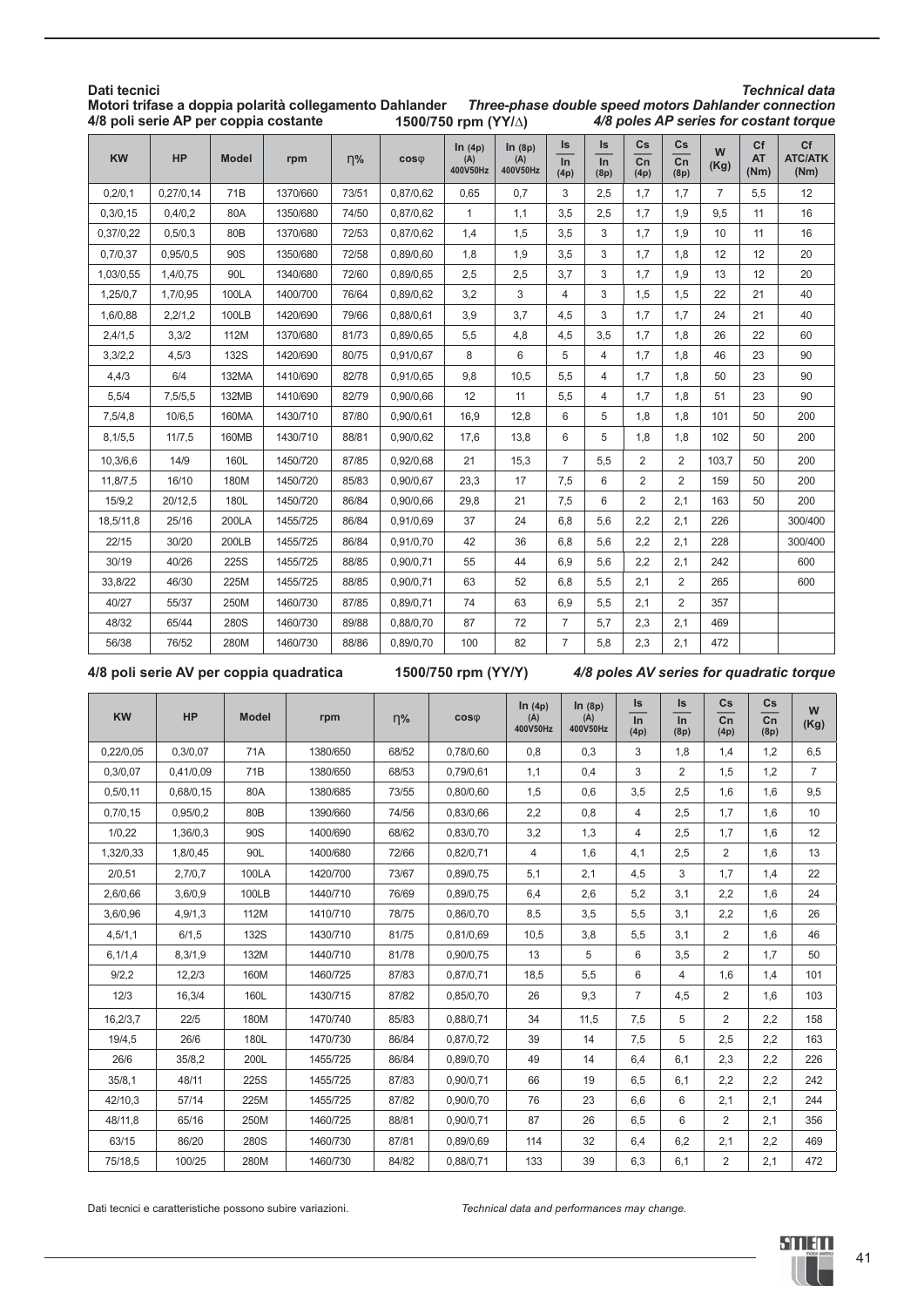|           |         |              | 4-6 poli serie AP per coppia costante |          |           | 1500/1000 rpm (Y-Y)       |                           |                                |                                |                                          |                                                 |           |                         | 4-6 poles AP series for costant torque |
|-----------|---------|--------------|---------------------------------------|----------|-----------|---------------------------|---------------------------|--------------------------------|--------------------------------|------------------------------------------|-------------------------------------------------|-----------|-------------------------|----------------------------------------|
| <b>KW</b> | HP      | <b>Model</b> | rpm                                   | $\eta\%$ | $cos\phi$ | ln(4p)<br>(A)<br>400V50Hz | ln(6p)<br>(A)<br>400V50Hz | Is<br>$\overline{\ln}$<br>(4p) | Is<br>$\overline{\ln}$<br>(6p) | $\mathsf{Cs}$<br>$\overline{cn}$<br>(4p) | $\mathsf{Cs}$<br>$\overline{\text{Cn}}$<br>(6p) | W<br>(Kg) | Cf<br><b>AT</b><br>(Nm) | Cf<br><b>ATC/ATK</b><br>(Nm)           |
| 0,37/0,22 | 0,5/0,3 | 80A          | 1420/920                              | 70/59    | 0,84/0,74 | 1,3                       | 0,97                      | 4                              | 3                              | 1,8                                      | 1,8                                             | 10,5      | 11                      | 16                                     |
| 0,45/0,3  | 0,6/0,4 | 80B          | 1420/930                              | 69/59    | 0,83/0,77 | 1,5                       | 1,3                       | 4,3                            | 3,5                            | 1,9                                      | 1,9                                             | 11        | 11                      | 16                                     |
| 0,66/0,45 | 0,9/0,6 | 90S          | 1420/930                              | 68/59    | 0,85/0,79 | 1,9                       | 1,8                       | 4,1                            | 3,1                            | 1,8                                      | 1,5                                             | 13        | 12                      | 20                                     |
| 0,95/0,59 | 1,3/0,8 | 90L          | 1420/940                              | 71/62    | 0,84/0,77 | 2,8                       | 2,2                       | 4,1                            | 3,1                            | 1,8                                      | 1,5                                             | 14,5      | 12                      | 20                                     |
| 1,32/0,88 | 1,8/1,2 | 100LA        | 1440/940                              | 74/71    | 0,79/0,76 | 3,6                       | 2,8                       | 4,5                            | 3,5                            | 1,6                                      | 1,6                                             | 21        | 21                      | 40                                     |
| 1,7/1,2   | 2,3/1,6 | 100LB        | 1450/940                              | 75/73    | 0,79/0,76 | 5,2                       | 3,8                       | 4,5                            | 3,5                            | 1,6                                      | 1,6                                             | 23        | 21                      | 40                                     |
| 2,2/1,5   | 3/2     | 112M         | 1450/950                              | 80/75    | 0,80/0,72 | 6,5                       | 4,5                       | 5,3                            | 4,2                            | 1,6                                      | 1,6                                             | 27        | 22                      | 60                                     |
| 3,4/2,4   | 4,7/3,2 | <b>132S</b>  | 1460/960                              | 80/76    | 0,88/0,75 | 8                         | 6                         | 5,5                            | 4,5                            | 1,8                                      | 1,7                                             | 41        | 23                      | 90                                     |
| 4,6/3,2   | 6,2/4,3 | 132MA        | 1460/960                              | 82/77    | 0,89/0,78 | 10                        | 8,3                       | 5,5                            | 4,5                            | 1,8                                      | 1,7                                             | 45        | 23                      | 90                                     |
| 5,1/3,3   | 7/4, 5  | 132MB        | 1460/960                              | 83/78    | 0,89/0,78 | 11                        | 8,6                       | 5,5                            | 4,4                            | 1,8                                      | 1,7                                             | 49        | 23                      | 90                                     |
| 6,6/4,5   | 9/6     | 160M         | 1470/970                              | 86/83    | 0,89/0,81 | 14                        | 11                        | 6,4                            | 4,6                            | 2,1                                      | 1,9                                             | 117       | 50                      | 200                                    |
| 8,8/5,9   | 12/8    | 160L         | 1470/970                              | 89/85    | 0,89/0,82 | 18,5                      | 15                        | 6,8                            | 5,4                            | 2,3                                      | 2,2                                             | 141       | 50                      | 200                                    |
| 11/7,5    | 15/10   | 180M         | 1470/980                              | 86/83    | 0,89/0,81 | 23                        | 18                        | 6,8                            | 5,6                            | 2,3                                      | 2,3                                             | 170       | 50                      | 200                                    |
| 13,2/8,8  | 18/12   | 180L         | 1480/980                              | 87/83    | 0,89/0,82 | 27                        | 21                        | $\overline{7}$                 | 5,6                            | 2,3                                      | 2,3                                             | 174       | 50                      | 200                                    |
| 18,5/13,2 | 25/18   | 200LA        | 1470/975                              | 87/83    | 0,88/0,82 | 37                        | 28                        | 6,4                            | 6,1                            | 2,2                                      | 2,2                                             | 200       |                         | 300/400                                |
| 22/15     | 30/20   | 200LB        | 1470/975                              | 88/83    | 0,89/0,82 | 44                        | 32                        | 6,5                            | 6,1                            | 2,2                                      | 2,2                                             | 221       |                         | 300/400                                |
| 26/16     | 35/22   | 225S         | 1470/975                              | 88/81    | 0,89/0,80 | 49                        | 35                        | 6,5                            | 6,1                            | 2,1                                      | 2,1                                             | 255       |                         | 600                                    |
| 30/19     | 40/26   | 225M         | 1470/975                              | 88/81    | 0,88/0,79 | 56                        | 40                        | 6,6                            | 6                              | 2                                        | 2,1                                             | 265       |                         | 600                                    |
| 33/22     | 45/30   | 250M         | 1475/980                              | 89/83    | 0,89/0,82 | 60                        | 47                        | 6,5                            | 6                              | 2,1                                      | 2,2                                             | 362       |                         |                                        |
| 40/26     | 55/35   | 280S         | 1475/980                              | 87/82    | 0,89/0,83 | 75                        | 53                        | 6,4                            | 6,2                            | 2,2                                      | 2,1                                             | 490       |                         |                                        |
| 50/33     | 68/45   | 280M         | 1475/980                              | 87/82    | 0,89/0,83 | 95                        | 71                        | 6,3                            | 6,1                            | $\overline{2}$                           | 2.1                                             | 540       |                         |                                        |

## **Dati tecnici Motori trifase a doppia polarità avvolgimenti separati**

*Technical data Three-phase double speed motors separate windings*

**4-6 poli serie AV per coppia quadratica 1500/1000 rpm (Y-Y)** *4-6 poles AV series for quadratic torque*

| <b>KW</b> | <b>HP</b> | <b>Model</b> | rpm      | $n\%$ | $cos\phi$ | ln(4p)<br>(A)<br>400V50Hz | ln(6p)<br>(A)<br>400V50Hz | Is<br>$\ln$<br>(4p) | <b>Is</b><br>$\ln$<br>(6p) | Cs<br>Cn<br>(4p) | $\mathsf{Cs}$<br>Cn<br>(6p) | W<br>(Kg) |
|-----------|-----------|--------------|----------|-------|-----------|---------------------------|---------------------------|---------------------|----------------------------|------------------|-----------------------------|-----------|
| 0,15/0,08 | 0,2/0,1   | 71A          | 1350/660 | 70/60 | 0,84/0,71 | 0,52                      | 0,35                      | 3,3                 | 2,4                        | 1,7              | 1,3                         | 6         |
| 0,26/0,09 | 0,35/0,13 | 71B          | 1360/660 | 70/60 | 0,84/0,71 | 0.89                      | 0,4                       | 3,3                 | 2,4                        | 1,7              | 1,3                         | 6,3       |
| 0,37/0,12 | 0,5/0,16  | 80A          | 1420/950 | 70/59 | 0,84/0,74 | 1,3                       | 0,53                      | 3,8                 | 2,5                        | 1,9              | 1,4                         | 10,5      |
| 0,55/0,18 | 0,75/0,25 | 80B          | 1420/935 | 69/59 | 0,83/0,77 | 1,4                       | 1,2                       | $\overline{4}$      | 3                          | 1,9              | 1,5                         | 12        |
| 0,81/0,28 | 1,1/0,38  | 90S          | 1420/950 | 68/59 | 0,85/0,79 | 1,8                       | 1,5                       | 3,8                 | 2,8                        | 1,8              | 1,5                         | 13        |
| 1,1/0,37  | 1,5/0,5   | 90L          | 1420/950 | 71/62 | 0,84/0,77 | 2,4                       | 1,3                       | 3,6                 | 2,9                        | 1,7              | 1,6                         | 18        |
| 1,7/0,6   | 2,3/0,82  | <b>100LA</b> | 1430/950 | 74/71 | 0,79/0,77 | 3,9                       | 2,2                       | 4,7                 | 3,3                        | 1,9              | 1,6                         | 25        |
| 2,2/0,75  | 3/1       | 100LB        | 1430/950 | 75/73 | 0,79/0,76 | 4,8                       | 2,6                       | 4,8                 | 3                          | 2,2              | 1,5                         | 25        |
| 3/0,9     | 4/1,2     | 112M         | 1440/970 | 80/75 | 0,80/0,74 | 6,3                       | 3,5                       | 4,7                 | 3,5                        | 2,2              | 1,6                         | 31        |
| 4,2/1,4   | 5,7/1,9   | <b>132S</b>  | 1450/970 | 80/76 | 0,88/0,75 | 8,4                       | 4,0                       | 5,8                 | 4,8                        | 2,2              | 1,6                         | 45        |
| 5/1,7     | 6,8/2,3   | 132MA        | 1450/970 | 82/77 | 0,89/0,78 | 9,9                       | 4,9                       | $\overline{7}$      | 4,4                        | 2,2              | 1,6                         | 53        |
| 5,9/2     | 8/2,7     | 132MB        | 1450/970 | 83/78 | 0,88/0,77 | 11,6                      | 5,8                       | 6,5                 | 4,8                        | 2,2              | 1,6                         | 54        |
| 7,5/2,5   | 10/3,4    | 160M         | 1460/980 | 86/83 | 0,89/0,81 | 14,6                      | 6,2                       | 6                   | 5                          | 2                | 1,6                         | 118       |
| 11/3,7    | 15/5      | 160L         | 1465/980 | 89/85 | 0,89/0,82 | 21,2                      | 8,3                       | 6,5                 | 5,5                        | 2,2              | 1,9                         | 120       |
| 15/5, 2   | 20/7,1    | 180M         | 1470/985 | 86/83 | 0,88/0,80 | 28,4                      | 12,5                      | 6,6                 | 5,8                        | 2,4              | 2,2                         | 176       |
| 18/6,2    | 24,5/8,4  | 180L         | 1465/985 | 87/83 | 0,89/0,82 | 32,6                      | 13,1                      | 6,8                 | 5,8                        | 2,4              | 2,2                         | 180       |
| 25/9      | 34/12,2   | 200L         | 1475/985 | 87/83 | 0,89/0,82 | 45,6                      | 17,6                      | 6,4                 | 6,1                        | 2,2              | 2,2                         | 258       |
| 30/11     | 40/15     | 225S         | 1470/980 | 88/81 | 0,89/0,83 | 65                        | 23                        | 6,5                 | 6,1                        | 2,2              | 2,2                         | 312       |
| 37/14     | 50/19     | 225M         | 1470/980 | 88/81 | 0,88/0,79 | 79                        | 28                        | 6,6                 | 6                          | 2,1              | 2,1                         | 346       |
| 50/17,5   | 68/23,8   | 250M         | 1470/980 | 89/83 | 0,89/0,82 | 95                        | 36                        | 6,5                 | 6                          | 2                | 2,1                         | 362       |
| 60/20     | 81,6/27,2 | 280S         | 1470/985 | 87/82 | 0,88/0,83 | 114                       | 43                        | 6,4                 | 6,2                        | 2,1              | 2,2                         | 490       |
| 75/25     | 100/34    | 280M         | 1470/985 | 87/82 | 0,89/0,83 | 142                       | 52                        | 6,3                 | 6,1                        | $\overline{2}$   | 2,1                         | 540       |

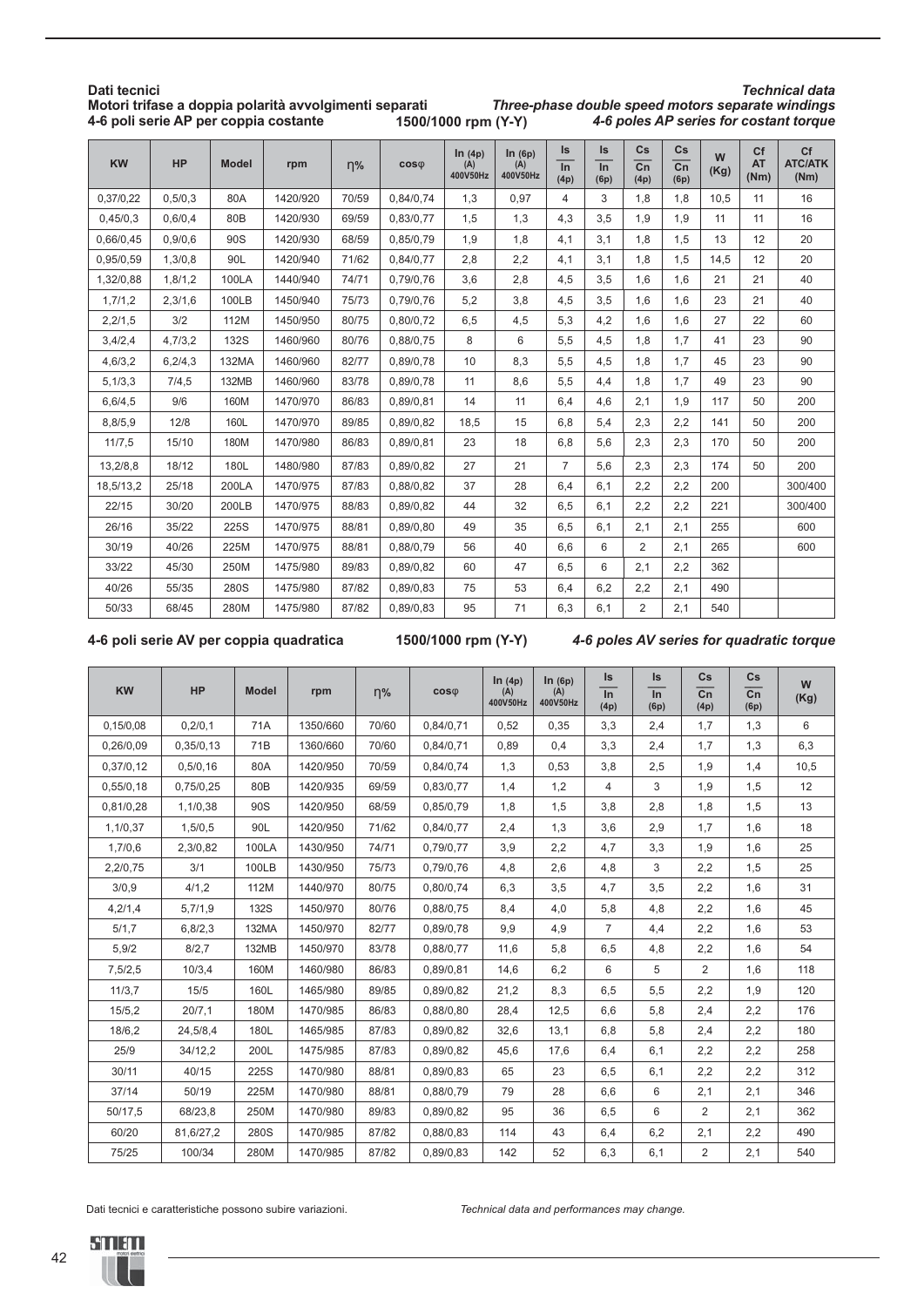| Dati tecnici                                           |                    | <b>Technical data</b>                             |
|--------------------------------------------------------|--------------------|---------------------------------------------------|
| Motori trifase a doppia polarità avvolgimenti separati |                    | Three-phase double speed motors separate windings |
| 6-8 poli serie AP per coppia costante                  | 1000-750 rpm (Y-Y) | 6-8 poles AP series for costant torque            |

| <b>KW</b> | <b>HP</b> | <b>Model</b>    | rpm     | $\eta\%$ | $cos\phi$ | ln(6p)<br>(A)<br>400V50Hz | ln(8p)<br>(A)<br>400V50Hz | Is<br>$\ln$<br>(6p) | <b>Is</b><br>$\ln$<br>(8p) | Cs<br>$\overline{cn}$<br>(6p) | $\mathsf{Cs}$<br>$\overline{cn}$<br>(8p) | W<br>(Kg) | Cf<br><b>AT</b><br>(Nm) | Cf<br><b>ATC/ATK</b><br>(Nm) |
|-----------|-----------|-----------------|---------|----------|-----------|---------------------------|---------------------------|---------------------|----------------------------|-------------------------------|------------------------------------------|-----------|-------------------------|------------------------------|
| 0,18/0,13 | 0,25/0,18 | 80A             | 920/630 | 56/51    | 0,76/0,69 | 0.78                      | 0,65                      | 2,7                 | $\overline{2}$             | 1,5                           | 1,8                                      | 8,7       | 11                      | 16                           |
| 0,26/0,15 | 0,35/0,2  | 80 <sub>B</sub> | 920/630 | 57/51    | 0,76/0,69 | 1,12                      | 0,75                      | 2,7                 | $\overline{2}$             | 1,5                           | 1,8                                      | 10,5      | 11                      | 16                           |
| 0,37/0,28 | 0,5/0,38  | 90S             | 930/690 | 57/50    | 0,77/0,70 | 1,6                       | 1,4                       | 3                   | 3                          | 1,5                           | 1,8                                      | 12        | 12                      | 20                           |
| 0,59/0,3  | 0,8/0,4   | 90L             | 930/700 | 62/53    | 0,74/0,68 | 2,15                      | 1,5                       | 3,3                 | 3                          | 1,5                           | 1,8                                      | 13,7      | 12                      | 20                           |
| 0,81/0,55 | 1,1/0,75  | <b>100LA</b>    | 950/700 | 67/55    | 0,77/0,63 | 2,7                       | 2,1                       | 3,8                 | 3,3                        | 1,5                           | 1,8                                      | 22        | 21                      | 40                           |
| 1,03/0,66 | 1,4/0,9   | 100LB           | 950/700 | 68/56    | 0,76/0,64 | 3,3                       | 2,5                       | 3,8                 | 3,3                        | 1,5                           | 1,8                                      | 24        | 21                      | 40                           |
| 1,4/1,03  | 1,9/1,4   | 112M            | 960/705 | 71/55    | 0,74/0,66 | 4,4                       | 3,6                       | 4,5                 | 4                          | 1,5                           | 1,8                                      | 27        | 22                      | 60                           |
| 1,84/1,32 | 2,5/1,8   | <b>132S</b>     | 970/720 | 78/70    | 0,72/0,67 | 5,2                       | 4                         | 5                   | 4,5                        | 1,7                           | 1,9                                      | 43        | 23                      | 90                           |
| 2,6/1,84  | 3,5/2,5   | 132MA           | 975/725 | 78/70    | 0,72/0,66 | 7,4                       | 5,7                       | 5,5                 | 4,5                        | 2                             | 1,9                                      | 54        | 23                      | 90                           |
| 3/2       | 4/2,7     | 132MB           | 975/725 | 78/71    | 0,72/0,67 | 8,5                       | 6                         | 5,3                 | 5                          | 2                             | 1,9                                      | 59        | 23                      | 90                           |
| 4/2,6     | 5,5/3,5   | 160M            | 980/730 | 79/71    | 0,74/0,69 | 11                        | 7,5                       | 6,5                 | 5,1                        | 1,8                           | 1,9                                      | 104       | 50                      | 200                          |
| 5,5/4     | 7,5/5,5   | 160L            | 980/730 | 79/71    | 0,73/0,69 | 13                        | 10                        | 6,8                 | 5,1                        | 1,8                           | 1,8                                      | 112       | 50                      | 200                          |
| 6, 6/5, 1 | 9/7       | 180M            | 950/720 | 79/72    | 0,70/0,69 | 16                        | 13,5                      | 6,8                 | 5,5                        | 1,7                           | 1,8                                      | 144       | 50                      | 200                          |
| 8,1/5,9   | 11/8      | 180L            | 950/720 | 79/72    | 0,70/0,69 | 18                        | 15                        | 6,8                 | 5,5                        | 1,7                           | 1,8                                      | 159       | 50                      | 200                          |
| 11/8,1    | 15/11     | 200LA           | 980/730 | 78/71    | 0,71/0,68 | 23                        | 18                        | 6                   | 5,6                        | 1,8                           | 1,8                                      | 170       |                         | 300/400                      |
| 13,2/9,5  | 18/13     | 200LB           | 980/730 | 78/71    | 0,71/0,68 | 30                        | 24                        | 6                   | 5,6                        | 1,8                           | 1,8                                      | 227       |                         | 300/400                      |
| 16/13,2   | 22/18     | 225S            | 980/730 | 77/71    | 0,73/0,69 | 35                        | 30                        | 5,9                 | 5,5                        | 1,7                           | 1,7                                      | 233       |                         | 600                          |
| 22/17     | 30/23     | 225M            | 980/730 | 77/72    | 0,73/0,69 | 46                        | 38                        | 5,8                 | 5,4                        | 1,7                           | 1,7                                      | 241       |                         | 600                          |
| 30/22     | 40/30     | 250M            | 980/730 | 78/74    | 0,72/0,68 | 65                        | 50                        | 6,1                 | 5,6                        | 1,8                           | 1,8                                      | 366       |                         |                              |
| 35/26     | 48/36     | 280S            | 980/735 | 79/73    | 0,72/0,68 | 76                        | 58                        | 6                   | 5,4                        | 1,7                           | 1,7                                      | 470       |                         |                              |
| 41/33     | 56/45     | 280M            | 980/735 | 79/73    | 0,74/0,67 | 82                        | 74                        | 6,1                 | 5,5                        | 1,7                           | 1,8                                      | 536       |                         |                              |

#### **6-8 poli serie AV per coppia quadratica 1000-750 rpm (Y-Y)** *6-8 poles AV series for quadratic torque*

| <b>KW</b> | <b>HP</b> | <b>Model</b> | rpm     | $\eta\%$ | $cos\phi$ | ln(6p)<br>(A)<br>400V50Hz | ln(8p)<br>(A)<br>400V50Hz | ls.<br>$\ln$<br>(6p) | <b>Is</b><br>In<br>(8p) | Cs<br>Cn<br>(6p) | $\mathsf{Cs}$<br>Cn<br>(8p) | W<br>(Kg) |
|-----------|-----------|--------------|---------|----------|-----------|---------------------------|---------------------------|----------------------|-------------------------|------------------|-----------------------------|-----------|
| 0,25/0,09 | 0,34/0,12 | 80A          | 920/720 | 56/51    | 0,76/0,69 | $\mathbf{1}$              | 0,5                       | 3,5                  | 3                       | 1,6              | 1,8                         | 9         |
| 0,37/0,15 | 0,5/0,20  | 80B          | 930/710 | 57/51    | 0.76/0.69 | 1,3                       | 0,8                       | 3,5                  | 3                       | 1.8              | 1,8                         | 10        |
| 0,55/0,2  | 0,75/0,27 | 90S          | 930/710 | 57/50    | 0,77/0,70 | $\overline{2}$            | 1,1                       | 3,5                  | 3                       | 1,8              | 1,8                         | 12        |
| 0,75/0,3  | 1/0,4     | 90L          | 930/700 | 62/53    | 0,74/0,68 | 2,6                       | 1,5                       | 3,5                  | 3                       | 1,8              | 1,8                         | 13        |
| 1/0,4     | 1,36/0,54 | 100L         | 950/710 | 67/55    | 0,77/0,63 | 3,4                       | 1,4                       | 4,3                  | 3,4                     | 1,7              | 1,8                         | 22        |
| 1,4/0,6   | 1,9/0,81  | 112M         | 960/710 | 71/55    | 0,74/0,66 | 4,1                       | 2,3                       | 4,9                  | 3,5                     | $\overline{2}$   | 1,5                         | 27        |
| 2,2/0,9   | 3/1,2     | <b>132S</b>  | 970/720 | 78/70    | 0,72/0,67 | 5,8                       | 2,8                       | 5,5                  | $\overline{4}$          | $\overline{2}$   | 1,5                         | 44        |
| 2,8/1,1   | 3,8/1,5   | 132MA        | 975/730 | 78/70    | 0,72/0,66 | 7,7                       | 3,7                       | 5,5                  | 4,3                     | $\overline{2}$   | 1,8                         | 54        |
| 3,5/1,5   | 4,8/2     | 132MB        | 975/730 | 78/71    | 0,72/0,67 | 10                        | 4,6                       | 6                    | 4,5                     | 2,2              | 1,9                         | 59        |
| 5,5/2,6   | 7,5/3,5   | 160M         | 975/730 | 79/70    | 0.74/0.69 | 13                        | 7,3                       | 6                    | 4,5                     | $\overline{2}$   | 1,7                         | 104       |
| 8/3       | 10.8/4    | 160L         | 980/740 | 79/70    | 0.73/0.69 | 19                        | 8,6                       | 6,5                  | 5                       | $\overline{2}$   | 1.7                         | 114       |
| 9,5/4     | 13/5,5    | 180M         | 975/730 | 79/72    | 0,70/0,69 | 21                        | 11                        | $\overline{7}$       | 5,5                     | 2                | 1,7                         | 144       |
| 11/5      | 15/6,8    | 180L         | 970/740 | 79/72    | 0,70/0,69 | 23                        | 14                        | $\overline{7}$       | 5,5                     | $\overline{2}$   | 1,7                         | 159       |
| 12/6,5    | 16/8,8    | 200LA        | 975/735 | 78/71    | 0,71/0,68 | 28                        | 16                        | 5,6                  | 5,4                     | $\overline{2}$   | 1,9                         | 169       |
| 14/8      | 19/10.8   | 200LB        | 975/735 | 78/71    | 0.71/0.68 | 32                        | 19                        | 5,6                  | 5,4                     | $\overline{2}$   | 1,9                         | 227       |
| 18/8,5    | 24,5/11,6 | 225S         | 975/735 | 77/71    | 0,73/0,69 | 38                        | 22                        | 5,6                  | 5,4                     | $\overline{2}$   | 1,9                         | 234       |
| 25/11     | 34/15     | 225M         | 975/735 | 77/72    | 0,73/0,69 | 50                        | 27                        | 5,6                  | 5,4                     | 1,8              | 1,9                         | 241       |
| 30/14     | 40/19     | 250M         | 975/735 | 78/73    | 0,72/0,69 | 60                        | 35                        | 5,5                  | 5,5                     | 1,9              | 2                           | 367       |
| 37/17     | 50/23     | 280S         | 980/740 | 79/74    | 0,72/0,68 | 75                        | 40                        | 5,6                  | 5,4                     | 1,8              | 1,8                         | 471       |
| 45/20     | 60/27     | 280M         | 980/740 | 79/74    | 0,73/0,68 | 85                        | 48                        | 5,6                  | 5,4                     | 1,8              | 1,8                         | 537       |

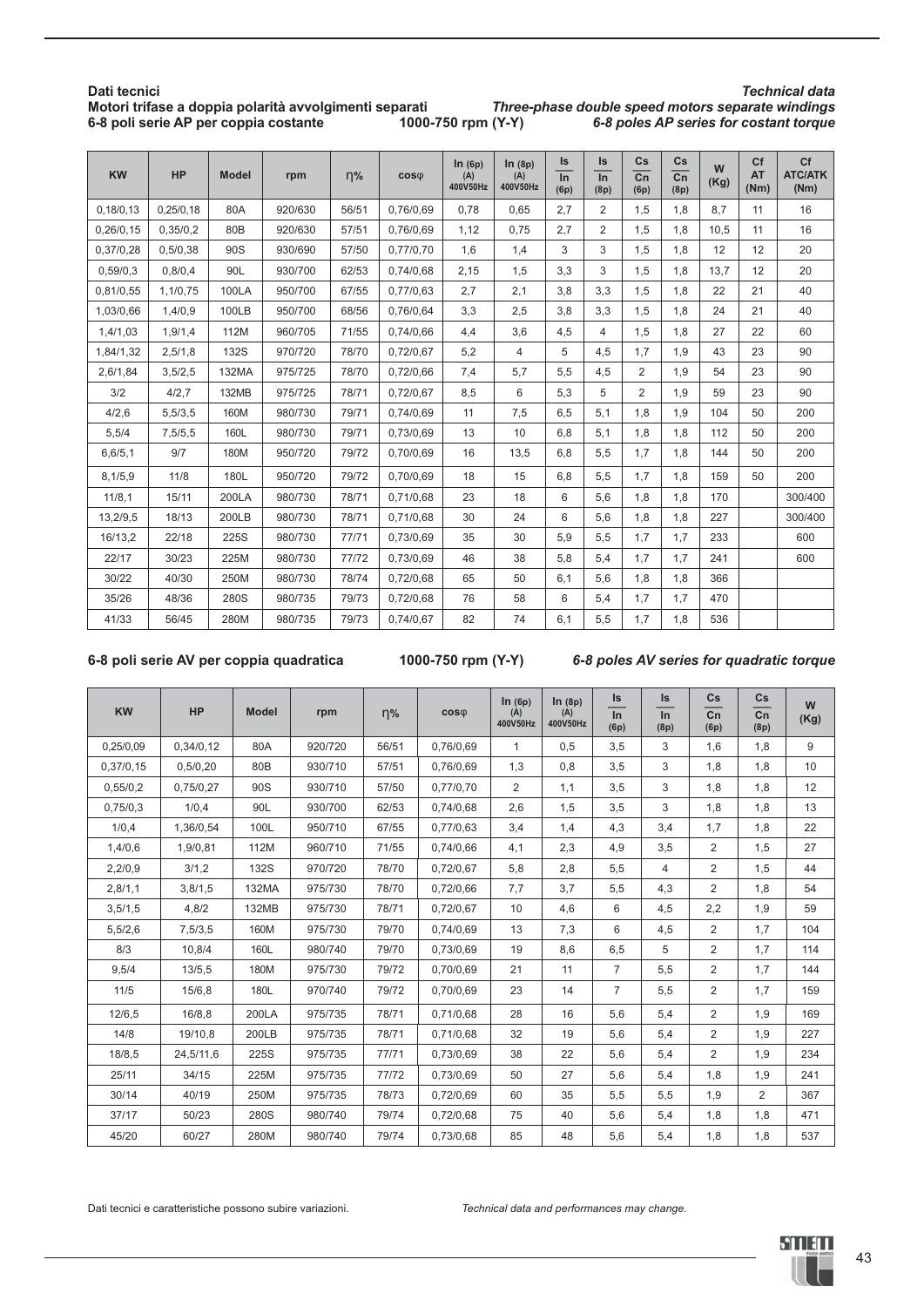#### **Dati tecnici Motori monofase singola polarità 2 poli serie MYT condensatore permanente**

**3000 rpm**

*Technical data Single-phase single speed motors 2 poles MYT series run capacitor*

| <b>KW</b> | <b>HP</b>      |      | <b>Model</b> |      | $n\%$ | $cos\phi$ | ln (A)<br>230V50Hz | ls<br>In | C <sub>n</sub><br>(Nm) | Cs<br>Cn | Cmax<br>Cn | <b>PC</b><br>$(\mu F)$ | W<br>(Kg) | <b>Cf AM</b><br>(Nm) | Cf<br><b>AMC/AMK</b><br>(Nm) |
|-----------|----------------|------|--------------|------|-------|-----------|--------------------|----------|------------------------|----------|------------|------------------------|-----------|----------------------|------------------------------|
| 0,09      | 0,12           | 6MY  | 56A-2        | 2760 | 54,00 | 0,90      | 0.805              | 3,73     | 0,31                   | 0.7      | 1,6        | 4                      | 2,9       |                      |                              |
| 0,12      | 0, 16          | 6MY  | 56B-2        | 2770 | 58,00 | 0,92      | 0.978              | 4,09     | 0,41                   | 0.7      | 1,6        | 6                      | 3,2       |                      |                              |
| 0,18      | 0,25           | 6MY  | 63A-2        | 2780 | 60,00 | 0,92      | 1,418              | 4,94     | 0,62                   | 0.7      | 1,7        | 10                     | 4         | 3,5                  | 5                            |
| 0,25      | 0,34           | 6MY  | 63B-2        | 2780 | 61.00 | 0,92      | 1.937              | 5,16     | 0.86                   | 0,68     | 1.7        | 12                     | 4,5       | 3,5                  | 5                            |
| 0,37      | 0,5            | 6MYT | 71A-2        | 2800 | 63,00 | 0,93      | 2.746              | 4,37     | 1,26                   | 0,65     | 1,7        | 20                     | 5.1       | 5,5                  | 12                           |
| 0,55      | 0,75           | 6MYT | 71B-2        | 2800 | 68,00 | 0,93      | 3,781              | 3,97     | 1,88                   | 0,65     | 1,7        | 25                     | 7,2       | 5,5                  | 12                           |
| 0,75      |                | 6MYT | 80A-2        | 2810 | 69,00 | 0,94      | 5,028              | 3,98     | 2,55                   | 0,65     | 1,7        | 30                     | 9,6       | 11                   | 16                           |
| 1,1       | 1,5            | 6MYT | 80B-2        | 2820 | 70,00 | 0,94      | 7,268              | 3,85     | 3,73                   | 0,65     | 1,7        | 40                     | 11        | 11                   | 16                           |
| 1.5       | $\overline{2}$ | 6MYT | 90S-2        | 2820 | 71.00 | 0,94      | 9.772              | 4,09     | 5,09                   | 0,65     | 1.8        | 50                     | 14        | 12                   | 20                           |
| 2,2       | 3              | 6MYT | 90L-2        | 2820 | 74,00 | 0,94      | 13.751             | 4,36     | 7,46                   | 0,65     | 1,8        | 60                     | 16,5      | 12                   | 20                           |
| 3         | $\overline{4}$ | 6MYT | 100L-2       | 2840 | 75,00 | 0,94      | 18,501             | 4,05     | 10,10                  | 0,6      | 1,8        | 90                     | 25        | 21                   | 40                           |

#### **Motori monofase singola polarità 4 poli serie MYT condensatore permanente**

**1500 rpm**

#### *Single-phase single speed motors 4 poles MYT series run capacitor*

| <b>KW</b> | <b>HP</b>      |      | <b>Model</b> |      | $n\%$ | $cos\phi$ | In $(A)$<br>230V50Hz | ls<br>In | C <sub>n</sub><br>(Nm) | Cs<br>Cn | Cmax<br>Cn | <b>PC</b><br>$(\mu F)$ | W<br>(Kg) | <b>Cf AM</b><br>(Nm) | Cf<br><b>AMC/AMK</b><br>(Nm) |
|-----------|----------------|------|--------------|------|-------|-----------|----------------------|----------|------------------------|----------|------------|------------------------|-----------|----------------------|------------------------------|
| 0,06      | 0,08           | 6MY  | 56A-4        | 1360 | 48,00 | 0,92      | 0,591                | 4,23     | 0,42                   | 0.75     | 1,6        | 4                      | 3.5       |                      |                              |
| 0,09      | 0,12           | 6MY  | 56B-4        | 1370 | 51,00 | 0,92      | 0,834                | 3,60     | 0,63                   | 0,75     | 1,6        | 6                      | 3,8       |                      |                              |
| 0,12      | 0, 16          | 6MY  | 63A-4        | 1380 | 52,00 | 0,92      | 1,091                | 3,21     | 0,83                   | 0.65     | 1,6        | 10                     | 4         | 3,5                  | 5                            |
| 0,18      | 0,25           | 6MY  | 63B-4        | 1390 | 55,00 | 0,92      | 1,547                | 3,56     | 1,24                   | 0,65     | 1,5        | 12                     | 4,6       | 3,5                  | 5                            |
| 0,25      | 0,34           | 6MYT | 71A-4        | 1380 | 51,00 | 0,92      | 2,317                | 3,45     | 1,73                   | 0,75     | 1,5        | 20                     | 6.7       | 5,5                  | 12                           |
| 0,37      | 0,5            | 6MYT | 71B-4        | 1390 | 55,00 | 0,90      | 3,250                | 3,08     | 2,55                   | 0.67     | 1,5        | 25                     | 8,2       | 5,5                  | 12                           |
| 0,55      | 0,75           | 6MYT | 80A-4        | 1360 | 63,00 | 0,94      | 4,038                | 3,71     | 3,87                   | 0.7      | 1,7        | 25                     | 9,2       | 11                   | 16                           |
| 0,75      | 1              | 6MYT | 80B-4        | 1360 | 65,00 | 0,94      | 5,337                | 3,75     | 5,27                   | 0,68     | 1,7        | 35                     | 11,34     | 11                   | 16                           |
| 1,1       | 1.5            | 6MYT | 90S-4        | 1360 | 70,00 | 0,94      | 7.268                | 4,13     | 7,74                   | 0.65     | 1,8        | 45                     | 14,5      | 12                   | 20                           |
| 1,5       | $\overline{2}$ | 6MYT | 90L-4        | 1360 | 72,00 | 0,94      | 9,636                | 4,15     | 10,55                  | 0,62     | 1,8        | 55                     | 16,2      | 12                   | 20                           |
| 2,2       | 3              | 6MYT | 100LA-4      | 1400 | 68,00 | 0,90      | 15,629               | 3,84     | 15,03                  | 0,67     | 1,8        | 110                    | 30        | 21                   | 40                           |
| 3         | 4              | 6MYT | 100LB-4      | 1400 | 76.00 | 0,94      | 18.258               | 4,11     | 20,50                  | 0,48     | 1,8        | 100                    | 30        | 21                   | 40                           |

Dati tecnici e caratteristiche possono subire variazioni. *Technical data and performances may change.*

44